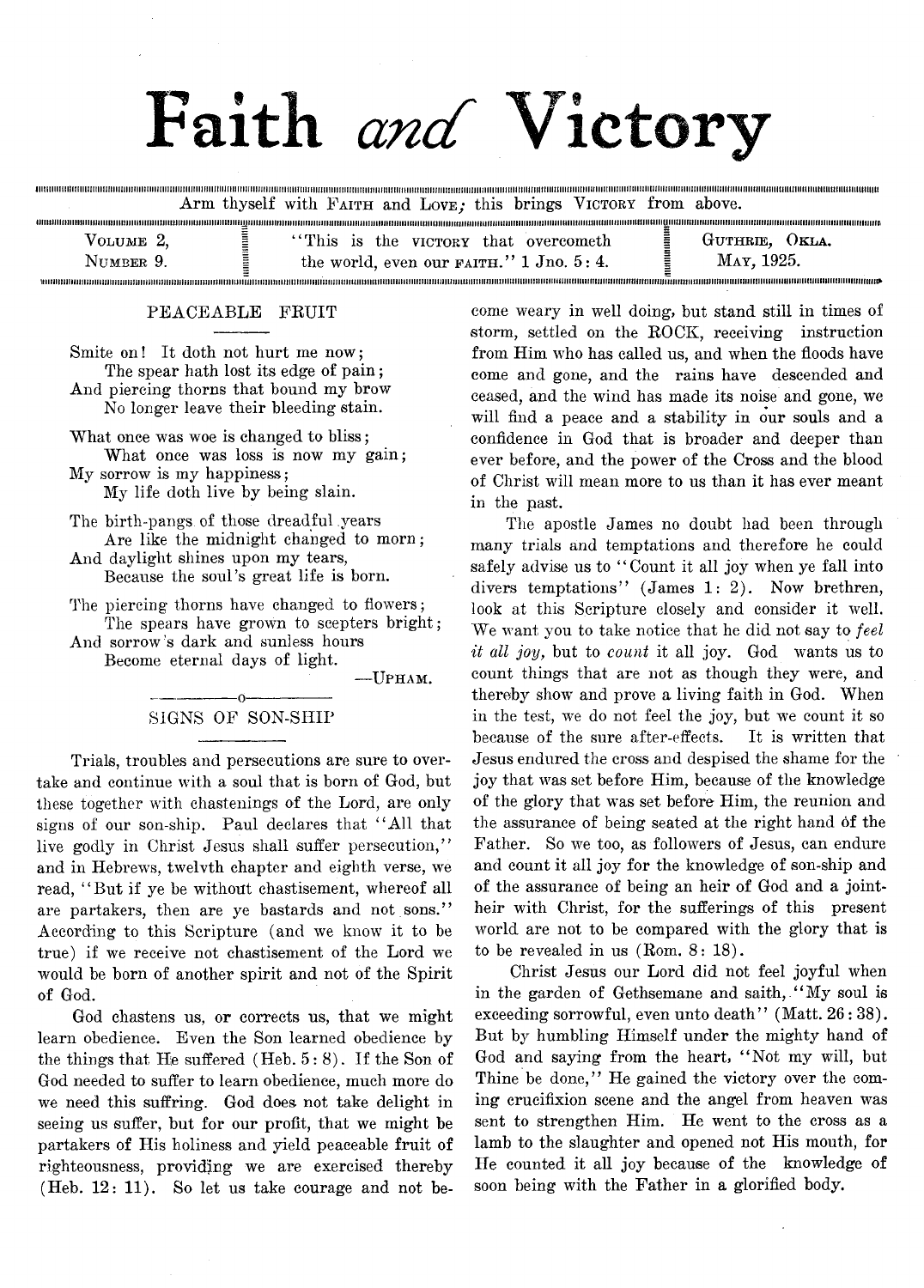Paul was counting it all joy when he said, " None of these things move me, neither count I my life dear unto myself, so that I might finish my course with joy, and the ministry, which I have received of the Lord Jesus, to testify the gospel of the grace of God" (Acts 20: 24). Paul was not feeling joyful but he counted not this life as dear or precious that he might finish his course with joy and receive that crown that was awaiting those that love the appearing of the Lord  $(2$  Tim.  $4:8$ ). Who is it that could have greater love for the appearing of the Lord than those that are undergoing great trials, troubles and persecutions? Brethren, let us count it all joy and not think to feel it all joy, and thereby prove that we have a real living faith in God and His promises of our future state, for we are the spiritual seed of Abraham and we walk by faith and not by sight or feelings.

Last week we awoke in the morning with aches and pains in our body and felt very weak and miserable. It came to us to stay in bed, and then we began to meditate on Christ and the atonement that He had made for us, soul, body and spirit, how complete and perfect it was, and we said aloud, " The devil cannot keep us in bed, we count ourselves well through this perfect redemption." We got out of bed, dressed and went to the office, feeling no change in body, but rather grew worse, and as we labored at various tasks the devil would often whisper, "You had better quit and lie down." Naturally it seemed that we should, for we had become so weary and was suffering so much. But we continually resisted him and told him that on authority of God's Word that we had a well body, and before noon came every particle of the pain and misery had disappeared and we went to the house and ate a hearty meal, feeling no more effects of the trouble. Just count it so and resist the devil and he will flee from you (James 4: 7).

We wish to relate another instance which happened this last winter. A lady from another state was visiting a saint who lived near us, and while there she became convicted of her need of salvation, and although we had much pressing work to do at the office, but having a burden for her, we went there one afternoon and began to talk to her about getting saved. She being of a very quiet nature would say but little, although acknowledged that she wanted to get saved. We talked to her at some length and told her how that Christ had paid the price for her salvation when He died on the cross. We knelt and prayed for God to save her, told her to repent and ask God to forgive her, and when this was done we inquired for her acknowledgement and she said, "I don't feel like it." We saw at once that she was going altogether on feelings. We talked to her again and explained that it as not by feelings that we got saved, but that we are saved by what Christ has done, regardless of our feelings, and that it was not a matter of our feelings, but it was believing that the blood of Christ atones for our sins and gives us peace with God. When it seemed that she understood we knelt again, laid hands on and rebuked that doubting spirit and inquired again of her of her acceptance of Christ, and she said, "I don't feel like it."

We then went in to the matter in more detail and showed to her how that the blood of Christ was blameless blood, that He had never committed any sin and how that when we believed that His blood was shed for us that it acted as a cover for our sins that we had confessed to God and when God looked down and saw the innocent blood of Christ over us, He counted us as innocent and give peace to our souls because we had faith and counted the blood of His son as a full atonement for our sins.

After she had repeated several times more "1 don't feel like it" when prayer had been offered and she seemed in a maner of giving up hopes, then we explained again and finally told her that she had confessed her sins to God and asked Him to forgive her and now she must just count it so and begin to act like she was a child of God. She consented to do this and we left, having spent the greater part of the afternoon, yet we had knowledge of being perfectly in the will and order of God. As she counted it so, then it become real in her soul and she had feelings then and rejoiced in Him who had completed a work for her salvation. We just received a letter from her today and it was filled up with telling what God was doing for her and for others that she was praying for and with, and handing tracts and papers to. Oh, how blessed are those that count (not feel) God's word true and begin to prove this faith by their deeds.

Real heart faith is reckoning things that are not as though they were. Count God faithful and rejoice because of your mansion in glory.

— F red Pruitt.

#### ---------------- o----------------- THE LIFE LAID DOWN

When we "came to ourselves" we found we were condemned by sin and held captive by a hard master, the devil, and what good news it is to a lost soul to know that Jesus came not to condemn, but that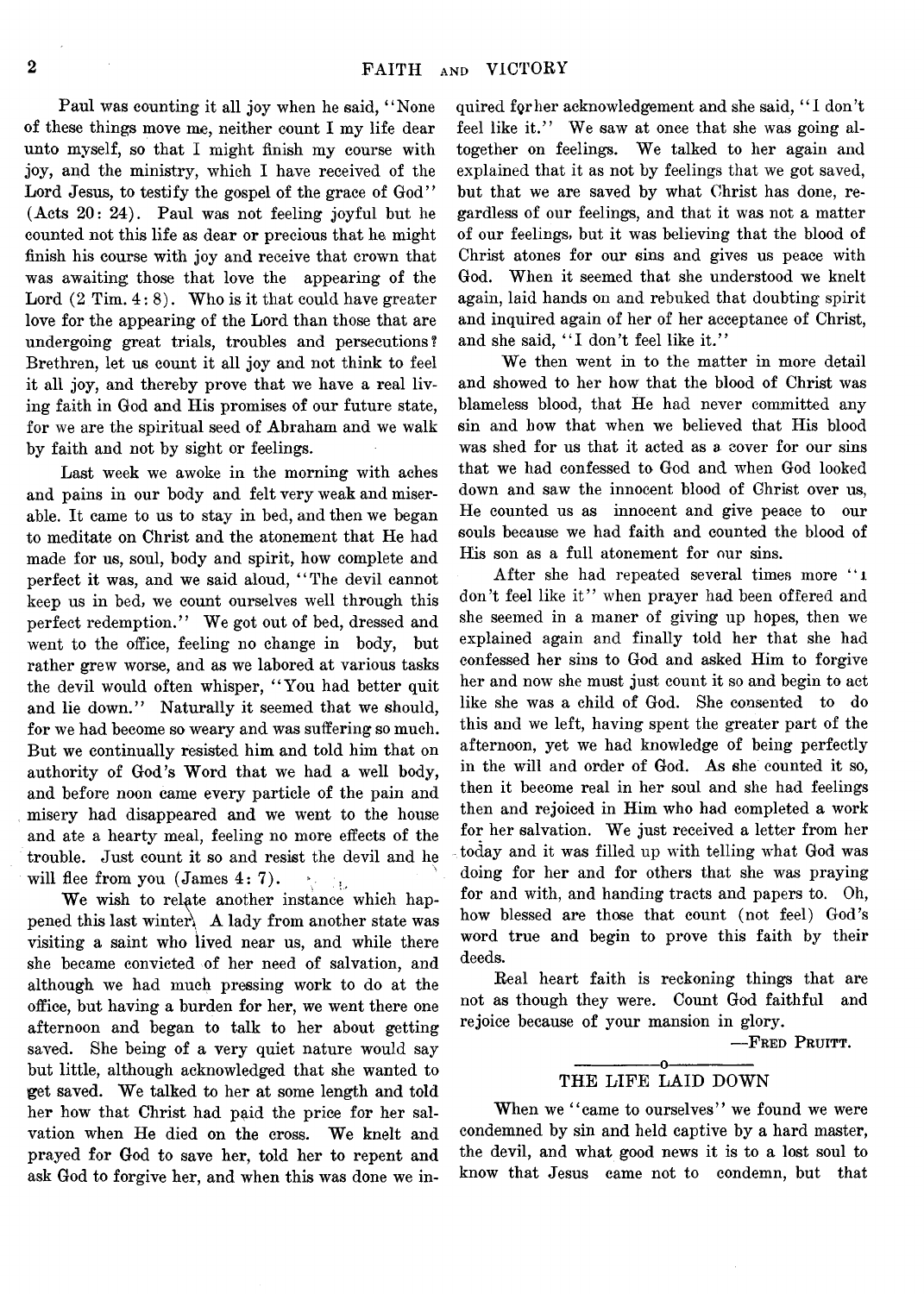through Him and His sufferings and shed blood we might be saved and have the condemnation that was already upon us lifted. Jesus had knowledge of His mission in this world, knew He must suffer and be despised and rejected and slain, but He loved His own that were in the world, and He loved them unto the end. His life was laid down willingly, though He tasted of the weakness of the flesh, and when the hour was drawing near when He should be led to the Cross, it is written: ' ' And He taketh with Him Peter and James and John, and began to be sore amazed, and to be very heavy; and saith unto them, My soul is exceeding sorrowful unto death: tarry ye here, and watch. And He went forward a little, and fell on the ground, and prayed that, if it were possible, the hour might pass from Him, and said, Abba, Father, all things are possible unto Thee; take away this cup from me: nevertheless not what I will, but what Thou wilt" (Mark 14: 33-36). Are you, like Paul, called to fill up some of the sufferings and afflictions of Christ, for His body's sake which is the church ? Let us remember that, "Hereby perceive we the love of God, because He laid down His life for us: and we ought to lay down our lives for the brethren" (1 John  $3:16$ ).

Our worst enemies are not always those who would kill the body, but the devil uses his agents to strike death to the soul, and he lies in wait a long time covered with sheep clothing and an easy flow of the Word of God in good words and fair speeches, but inwardly there is the nature of a roaring lion seeking an oportunity to devour. To have love for our enemies is the gift of God shed abroad in the heart by the Holy Ghost, and often it is in test and trial that it may continue pure. But Jesus said, " Greater love hath no man than this, that a man lay down his life for his friends" (John 15: 13). Now when the martyrs suffered death by cruel torture at times it only lasted a few minutes, and others were tortured in a slow way, by the hand of their enemies. But God's love in their souls caused their hearts to be lifted up to His throne saying, "Father, forgive them; they know not what they do," or " Father, lay not this sin to their charge." Oh how precious in the eyes of the Lord is the death of His saints whose lives are laid down.

In 1 Cor. 6: 19-20 we read, "What? know ye not that your body is the temple of the Holy Ghost which is in you, which ye have of God, *and ye are not your oivnf* For ye are bought with a price: therefore glorify God in your body, and in your spirit, which are God's." A life that is laid down will not direct

its own ways, or will, but does truly say with Jesus, " Not my will, but Thine, be done." Dear souls let us consider the price paid for our redemption: Slaves were bought and redeemed with silver and gold, to render service to their owners, but these corruptible things are nothing compared to the very life blood of Jesus. We were slaves to sin and the devil. He compelled us to do what he wanted us to do. But now, through the great love of God (oh, how unfathomable it is) we are delivered from his yoke of bondage, and through love we lay down our lives for Jesus, our good Master and true Shepherd and bishop of our souls,— and this love prompts the laying down of our lives for our friends. These bodies are *living* sacrifices, every day *" accounted* as sheep for the slaughter." This life is laid down that the life of Christ might be manifested. God may permit you to have some experience as David spoke, " Thou hast caused men to ride over our head; we went through fire and through water: but Thou broughtest us out into a wealthy place" (Psa. 66: 12). God does not permit or cause this for naught, for see what He does afterward: He brings us out into a wealthy place, with the soul enriched with the graces and fruits of the Spirit, and these words become more than a song, they are actual experience. The danger lies in these times of the enemy trying to shoot a dart at your heart to get an ill feeling or a bitterness to arise toward those God *caused* or permitted to ride\* over your head. But God has promised that "When the enemy shall come in like a flood, the Spirit of the Lord shall lift up a standard against him" (Isa.  $59:19$ ) and put him to flight. Remember Job, how when it seemed God's protection was withdrawn arid the devil turned loose on him, his comforters tried to condemn him, thinking if he was righteous surely God would not permit that affliction. And in the end of this seige, these comforters are called Job's friends: " And the Lord turned the captivity of Job, when he had prayed for his friends: Also the Lord gave Job twice as much as he had before." Now if you want to enjoy the riches of this wealthy place with the Lord, begin to pray for your friends as well as your enemies, for God is fitting us for eternity and wants this greater love to be pure gold that can be tried in the fire and then it will surely stand the judgment test. Praise God. " If ye then be risen with Christ, seek those things which are above, where Christ sitteth on the right hand of God. Set you affection on things above, not on things on the earth. For ye are dead and your life is hid with Christ in God" (Col.  $3: 1-3$ ).

—Robert Longley.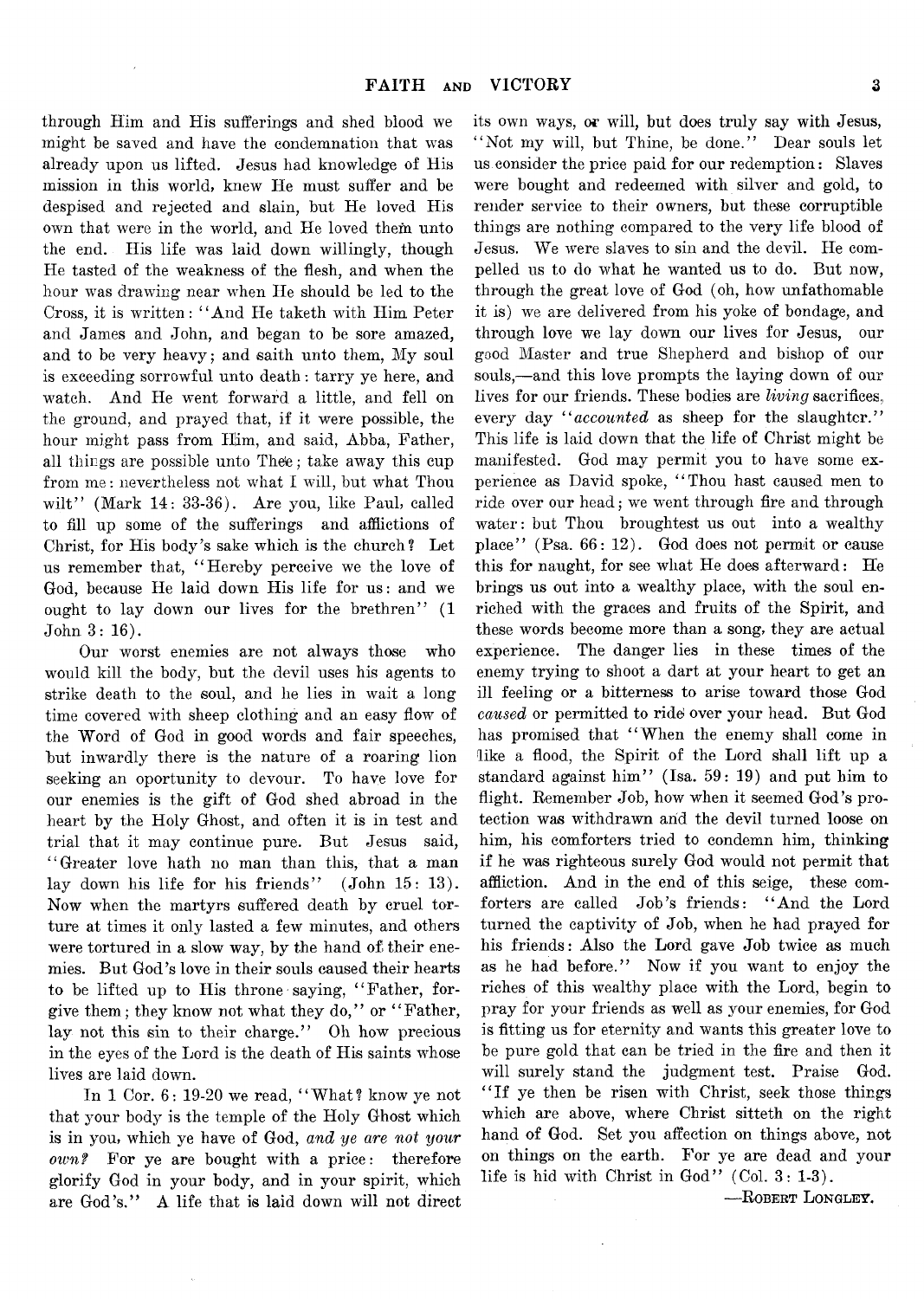### **FAITH AND VICTORY**

FAITH and VICTORY is published and sent out in the interest of Jesus to His little flock scattered abroad, by yielded members of His Body at Faith Publishing House.

Faith and Victory will be sent free of charge to all who ask for it, as often as God permits by leading, blessing and supplying.

(There will be no charges ever made against you for Faith and Victory.) Address:

#### FAITH PUBLISHING HOUSE,

#### 611 W. Mansur St., Guthrie, Okla.

iiiiiimmiimiiimimiiiiimimiiiiiimiiimimiiiimiiimiiimiimiiiiiiiiimiimmtimiimiiimiiiim

Those wanting extra copies of this issue to hand to their friends and to those needing the gospel should write and let us know and we shall be pleased to fill your orders as long as the supply lasts.

If you want your name put on our roll list for a number of copies each month, just let us know your desire, for we ane here to serve with all the ability that God gives.

We often receive inquiries from readers concerning the price of our papers and tracts. To these we wish to say that all of the literature published at Faith Pub. House is sent out free of charge to those who desire it, as we do not believe it to be the will of God either to beg or charge for the gospel, not that we are financially able to carry on a work like this, but we know that God is, whom we serve and whose we are, and as we have need we tell it to God and we trust Him to talk to hearts that hold His money and by their obedience to the voice of God the work is kept going each one giving as God makes them able and in this way the poor are supplied with the gospel as well as those that are able to pay. The gospel as well as those that are able to pay. tracts are sent to all those that will carefully distribute them in amounts as God provides means to keep the supply up. No person connected with the work receives any salary or compensation futher than daily needs and all money received is used for the futherance of the gospel as God leads and directs. Another thing that we wish to mention is the maner or best way to send money. If your offering is less than one dollar just inclose postage stamps with your letter, as postage stamps are in much demand at this office where we are always mailing out packages of tracts or sending papers. If your offering is one dollar or more most of those sending just inclose paper bills and if the address is Written plainly there is very little danger of it getting lost. Those sending more than five dollars it would be best to inclose your personal check or a post office money order made payable to Fred Pruitt, or Faith Publishing House. Always write our address plainly on envelope and your return address in upper left hand corner so if it should not reach us it would be returned to you.

We are giving these instructions and information to those that are in need of such and wish to say that we desire no gifts in any way, unless given willingly and freely as unto the Lord for we are persuaded that Goa does not accept only that which is freely and gladly given. We are not in this business for temporal profit or gain neither by natural choice, but we fear God and desire only to be a channel through which He can work to the upbuilding of His kingdom, that the poor as well as the rich may have the gospel of the kingdom preached unto them. Those that reside in England or her colonies should send their offerings in the form of a British Money order so that we could cash it here at our Post Office.

Bro. E. W. Mason, of Pittsburg, Pa., was here in Guthrie over Sunday and our souls were refreshed as the Holy Ghost worked through him in giving out the Word. He was on his way to Oklahoma City where he will conduct a revival at the saints' chapel. He had been attending the Boley, Okla. Assembly meeting which he reported to be good in oneness. God manifested His power in the meeting and bodies were healed, souls saved, and others received light on the one Church that is free born. Six followed the Lord in baptism, typifying the death, burial and resurrection of Jesus, leaving a picture of a change that had taken place in the heart.

w w #

As far as we can discern, Bro. Mason is not a compromising preacher, but puts forth the Word just as it is written, letting theHoly Ghost apply it where it is needed, whether it be to convict or edify. May God bless such ministers and give them open doors and freedom of utterance that the truth of God's Word may be sounded out clear and plain, not with man's wisdom, but with power and demonstration of the Spirit which begets faith and confidence in God, laying bare evil working spirits, causing them to be uncomfortable and acting hypocritical to keep covered and hold their assumed position in the body.

Brethren, the clear straight truth given in love and concern for souls, without respect to men, will clear out those that are sympathising with worldliness and sectarian methods, and put a clear definite ring in the testimony of the remnant. May God give us grace, wisdom and power to move forward at His command and thereby gain more ground in Canaan.

The gospel of Christ is just as powerful to save now as it ever was for the Gospel is the power of God unto salvation to every one that believes. One reason why so few are saved is because not many believe in the blood as an atonement. Another reason is that there is so much adulterated gospel these days that the power of God does not accompany the words to save, for the Holy Ghost is set aside and replaced with human wisdom which can never save, though ever so flowery and fairly given.

A gospel without the Cross, the blood and the resurrection is no gospel that will save.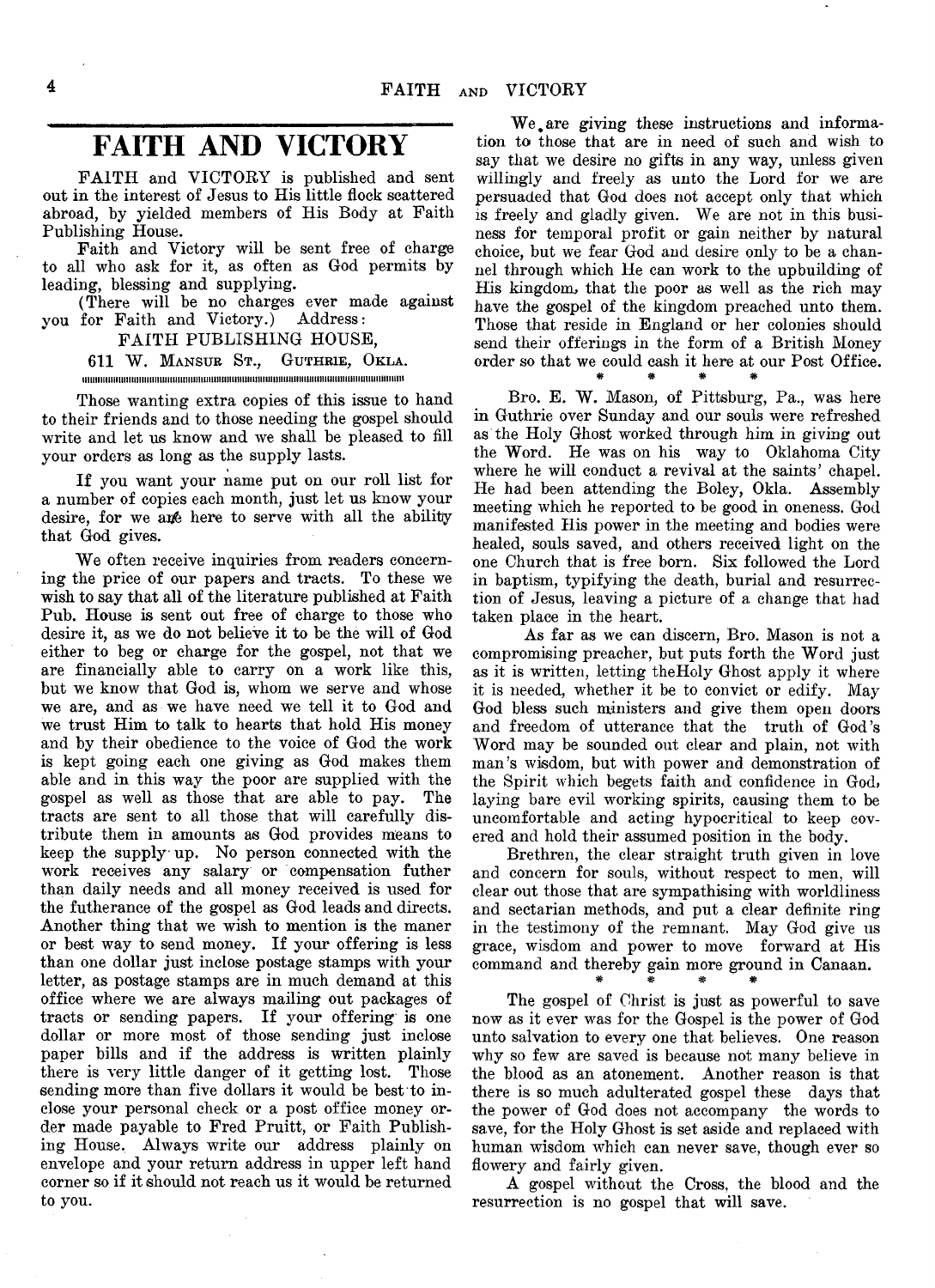Jesus said, " This is the work of God, that ye believe on him whom he hath sent"  $(John 6: 29)$  Believing on Jesus, whom the Father has sent, means more than attending the fashionable churches so common in our day and time.

# # \* \*

Heart belief will cause one to go to work for the upbuilding of the kingdom of Christ in the earth, and kind words and goods deeds will be manifested to those about, even to our enemies, and humbleness of spirit and mind will be manifested before the proud and haughty and a desire will be in the heart to look for the needy and minister unto them, letting not the left hand know what thy right hand doeth (Matt. 6 :3). \* # # #

The truly redeemed soul will soon find that the spirit that they have received from heaven does not agree with the proud, the lofty, the pleasure-seeking ones of this world, and as they begin to do the will of the Father they will find that the world is as a strong current pullirg against them, and that Satan has revivals in his churches and amongst his people, and that his agents put on oftimes a sanctimonious air appearing as angels of light or ministers of righteousness (2 Cor. 11: 15).

# # # #

Many, not discerning these spirits, become bound and powerless as far as real salvation work is concerned, and their means and time are spent for the upbuilding of the kingdom of Satan, and by being led by the blind will mean to eventually fall into the ditch together.

# # \* \*

It is not possible for us to keep saved and remain neutral, for the moment we take that stand Satan and his hosts have already captured us. *m* # *% \**

When we forsake the world with all of its pride and fashions we arouse Satan and his subjects and he immediately sets out to recapture us, sometimes by frightening us by the thought of keeping such a decision, other times by force and cruelty, and if these do not work then he goes about in sly, cunning, crafty like ways to deceive and overthrow your faith and confidence in God. If this does not work, he will send some of the angel agents to be your teacher and instructor, to confuse, cripple and blind you to such an extent that your real work for God will amount to but very little and his kingdom will flourish and prosper by your zeal and untiring efforts to do work for God. # # # #

When you are born of the Spirit and begin to work for God, you will soon find that the devil has lots of power. If you turn traitor you will find sooner or later that God has greater power than Satan. If you say, "I will be neutral," you will find in the end that Satan has deceived you and he will claim you as his own. " Every tree that bringeth not forth good fruit is hewn down, and cast into the fire" (Matt.  $7:19$ . "Ye cannot serve God and mammon."

To think that you can live at ease here and at the end enter heaven and the mansions in glory is a lie from the devil and many souls are being damned by this deception.

# \* « #

The apostle Paul was not ignorant of the devices of Satan and at the end of his drawn out battle with Satan and his hosts, we hear him say, "I have fought a good fight, I have finished my course, I have kept the faith''  $(2$  Tim.  $4:7$ ).

\* # \* \*

Brethren, we each have a course to run, ground to gain, cities to capture. Let us buckle on the whole armour of God and strip off every weight and run the race with much patience, watchfulness and prayer, using the shield of faith to ward off the fiery darts of the wicked one, using the sword of the Spirit, lifting up a standard against the floods of the enemy. \* *\** # \*

#### CAMP MEETING NOTICE

The Annual Oklahoma Camp-meeting will be held on the saints' camp ground on corner of 3rd and Laird Sts., Oklahoma City, Okla., beginning August 7th, to last over two Sundays. Let all begin to pray earnestly for a good meeting. Particulars later.

R. A. Talley, 507 N. Laird, Okla. City, Okla.

D. J. Diggs, 1301 W. Grand, Okla. City, Okla.

#### ------ ----------o----------------- C ORRESPONDENCE

Twitty, Texas.— Dear Bro. Pruitt and family: Dear ones today finds me still saved and doing all I can for the Lord. We are still encouraged to go all the way with Him. God gave us two good meetings last Sunday and Sunday night. One woman said she saw the Word as never before. Two men just rejoiced because of the truth. Brother, please request prayer at the meetings at Guthrie that God give much wisdom in preaching the Word at this place. I just want to speak as God says to speak, and hush when He is through. Please pray for me this way, will you. May God bless you and all the saints at that place is my prayer. Your Bro. in Christ.  $- R$ . JOHNSON. prayer. Your Bro. in Christ.

> oooo  $\Omega$

Glenwood, Ark.— Dear saints and readers of Faith and Victory: I thought I would send a note of praise to my precious Savior in the interest of His truth and in the behalf of lost souls, that they may behold the Lamb of God. I praise Him for full and free salvation, that He saves and sanctifies my soul and heals my body. I have been trusting Him for about five years and still find Him a very present help in every time of need. I am glad that the light of the gospel ever shone in my heart. So pray for me that I always stay in the center of His holy will. I desire the saints to pray for my husband too. He has had rheumatism for 21 years, and two years of this time he has been unable to walk. Please pray that he may live a life wholly in God's will, and that he may be healed. Your sister in Christ. —NAN WARD.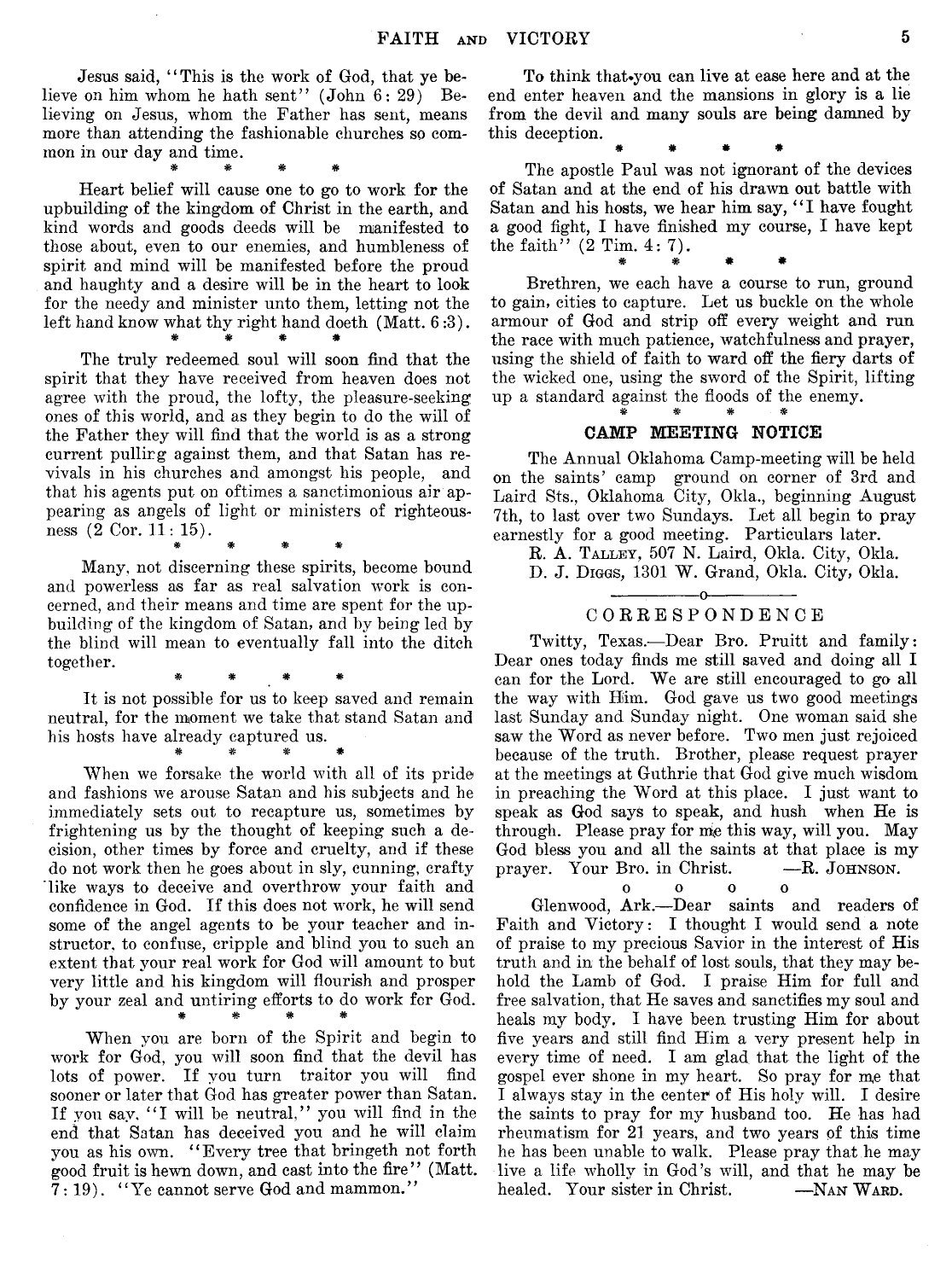Waukomis, Okla.— Dear brothers and sisters in Christ: We have received two copies of Faith and Victory and enjoy reading it so much as we are shutins. My husband is an invalid and has been in a wheel chair for 18 years with rheumatism. But we are trusting in the Lord every moment, believing in His holy Word. Pray for us that we may get a deeper experience in the Lord, and pray that the Lord may lay His healing hand upon our afflicted bodies and if there is any hindrance it may be removed in Jesus' name. We are very poor in worldly riches, haven't any income at all, just a few chickens, but felt as though we wanted to give as much as the widow's mite, that it might be a help in God's cause. So enclosed find 50 cents sent in the name of the Lord. May God ever bless you in your good work is our prayer.<br>Yours in Christ. —Bro. AND SISTER N. L. MOLES. -Bro. and Sister N. L. Moles.

#### oooo

Burtrum, Minn.— Dear workers at Faith Publishing House: In the dear name of Jesus I greet you. I was so glad for the good encouraging letter received and for your agreement in prayer for me, and I do praise the dear Lord that He has wonderfully healed me. I am thankful too for the good little papers and tracts you have sent me. I have been giving some to my neighbors, but it seems hard to persuade them to read them, they think more of pleasure than they do of the blessed Savior. I would be so glad if the Lord would send some true brothers and sisters here. This is a very sinful and wicked place, there are many who don't even seem to want to believe. Dear ones though we are poor in this world's goods, I truly thank God for helping you to continue sending the little Faith and Victory to encourage and enlighten us. I praise God that we do not spend means for foolishness or high living. We have nothing but common food and clothing but we praise God for being contented, and that He has provided us a humble little home as  $a^3$ a shelter and roof over our heads, and we are happy in the Lord.

The Lord is blessing and helping me and I am doing what that dear Christian said in the little<sup>2</sup>tract, " Concerning You," praising God for all things whether they seem good or bad. I want) to tell of a time the dear Lord healed me. And I do praise the dear Lord for a precious Christian mother who taught ome to love Jesus. I was about 13 years old and was afflicted with rheumatism so bad that I had to be lifted and helped. My mother believed in the Lord healing the same today as when He was here,, so she wrote to the dear saints to agree in prayer for my healing. The Lord completely healed me and in a few days I was up and going to school. Praise the Lord for all His goodnes to me.

## –SISTER JAMES LONEY.<br>
0 0 0 0

Turkey, Ark.— To the dear saints scattered abroad: Gretings. I do praise the dear Lord this morning for salvation that fully saves my soul and keeps me right with God. I love God with my whole heart and soul. He has been so good to me. He has

healed me many times and I give Him all the praise for it. I praise Him for the precious testimonies and soul food in Faith and Victory. It brings so much comfort and does my soul good to read them. . May the Lord bless the ones at the office and supply your every spiritual and temporal need. Jesus is truly my Friend and I love Him, yes, I do; and His smiles o" approval cheer my heart. I want to work for th Lord the fiest of my days, so please send me some o your tracts that I may pass them on to help win a] the dear souls to Christ that I can. Pray for m that I ever be just what the Lord wants me to be — Sister Sarah Stoncipher.

oooo

Queen City, Mo.— Greeting in Jesus' name. I fee that I should write a few lines tonight. I am glad can say I am still saved. I had the diabetes, and for two years I could hardly get up from a chair. Thei I had blood poison in my foot and had to be in bec for over a month. But I praise God that I an stronger now than I have been for over two years. am putting my whole trust in the Lord. I know  $H_0$ will heal me. I realize it means something to say that I know God will heal, but I do know it. I desin to be healed that I may help suffering humanity  $t\epsilon$ see their errors and persuade men to see the truth anc come to God who is anxious to save and heal both sou and body. He is more anxious to heal us than we ar< to be healed or saved. A great hindrance is that mer do not submit their thoughts and lives to Him. Ii we are to obtain God's blessings, *we* must give oui whole hearts and lives to Him. God does not will the death of any but that all come to repentance and the knowdedge of God. Let us lay aside all evil and love God with a pure heart. Pray for me that I may be completely healed and be true to God and preacli the truth as it is in Christ. Your Bro. in our Savior's love. — ASA F. BARNES.

oooo  $\mathbf o$ Waelder, Tex.— Dear saints at Faith Publishing House. Just a few lines to enclose an offering oi \$1.00 and to let you know I am still saved and praising God for victory through our Lord Jesus Christ, I want to let you know that the little paper has certainly been a blessing to me, and I want to continue to get it as often as the Lord blesses in sending it out. Also please send me some tracts. Pray for me. Yours  $-$ Sister C. McVea.

**oooo**

 $\Omega$ 

Utica, Penn.— Greetings dear ones, all. This morning God's chariot, His Faith Gospel Car, left this place with His true, humble, faithful, consecrated workers, Brother and Sister J. D. Llewellyn, to answer the Macedonian cry from other fields, "Come wer the Macedonian cry from other fields, over and help us." I can truly say may God's richest blessings rest upon them' continually shall be my daily prayer, and I feel confident that we shall some day sing God's praises together around His throne in that upper and better kingdom on high. Dear brothers and sisters scattered abroad, you that are in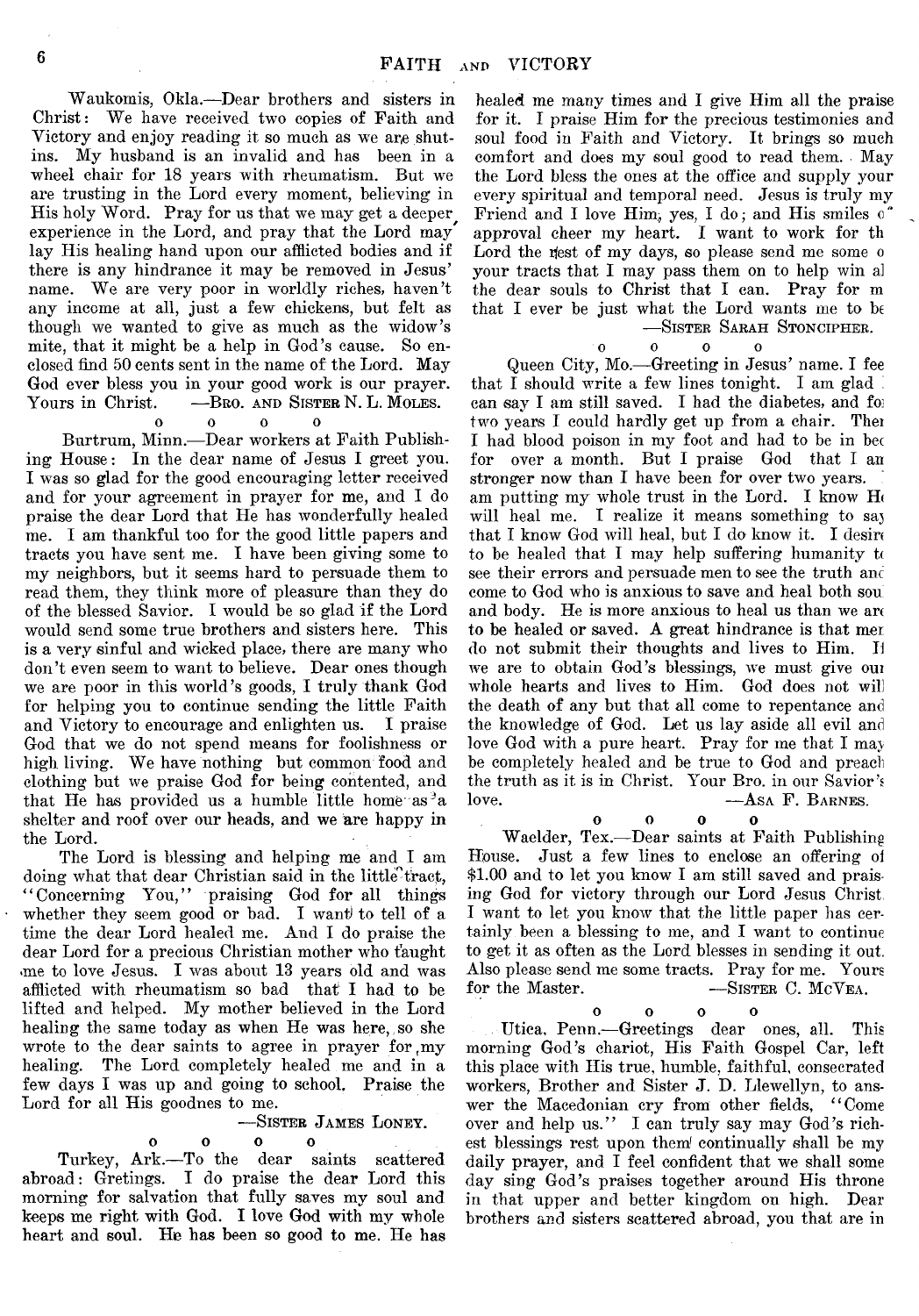this blessed Evening light, I wish to tell yon that in my life of almost 76 years never have I met such perfect imitators of our divine pattern, so deeply consecrated, so fully yielded up to the divine will, so filled with burning love for lost souls. It is not strange that the devil hates them, and marshals all his hellish host wherever God's little ones are found, but 1 rejoice to say their labors were not in vain in this little sectarian town. How our hearts rejoice to see or even to hear from His dear children, His old time saints that are still walking in the plain narrow way, the beautiful way that is cast up for the redeemed of the Lord to walk upon. Oh, what a precious refreshing time we have enjoyed while His dear ones were with us, and also praise His holy name for His loving hand of healing that was lain upon us with the prayers of Ilis faithful servants. This morning as I watched the Gospel Car descend from the yard to the street, the enemy said, It is not safe; it will upset. But that dear familiar voice whispered, It cannot while it is firmly coupled to the power house in the skies, as in Brother's dream, or rather vision, as our kind heavenly Father showed him in the silent hours of the night. That beautiful car was certainly a gift from Father's loving hand, and may the prayers of His children not fail to follow it wherever it is sent by Him who orders the steps of His saints.

Dear ones, while we are grieving over the worldly drift that is sweeping so many back to Babylon from whence they once were free, how, oh how, does our loving Father feel? ; our blessed Christ who wept over Jerusalem saying, " How oft would I have gathered you as a hen doth gather her brood under her wings and ye would not." Too narrow a place under His loving wings for unnecessary strings around the neck, ribbons, ruffles and bows. I fear there are many, yes very many, that can no longer with a clear conscience sing that old familiar hymn in " Salvation Echoes," (hymn 210): "Then I rose and fled the ruin, taking not a Babel stone." 0, how we long to see the Church as plain and as pure as it was in dear old Bro. Warner's day. I remember well, 28 years ago, of hearing a minister say she believed in God's own time He would bring the true saints out from among the professed saints. Are we not praying God to hasten that time? But is it not already here? We rejoice that it is. Your own true sister in the plain and narrow way. -SISTER WM. MCKAY. a .y . Aj.

Kunnankulam, S. Malabar, India.— Dear Brother and Sister Pruitt: Greetings in the name of our dear Lord. May God bless you in the blessed work He has called you unto. I have received your kind letter with the offering and I thank God and you for your kindness and remembrance of me. I am working for the Lord, and the Lord alone. I am praying and taking care not to have any kind of sectarian spirit. I saw the Evening light, which is shining more and more brightly, fiften years ago (althougn I was His child from very early in life). I accepted the light and

w w W

left the sect in which I was, to accept none anymore till my death. I am in the church in which all the chidren of God, living and dead, are. My face is against man-made organizations of ail kinds. The Lord has made and organized His Church. Man has nothing to add to it

My burden is to preach the Gospel in its purity. I am preaching the gospel as the Lord gives it to me. He teaches me to be mpre and more humble and to love His children, discarding their various weaknesses. I am publishing a monthly religious paper which is doing a good work for the true standard of the Gospel. By the help of the Lord I prepare manuscript for it, go to the press which is a very irregular one, fold the papers and write the addresses to send it to. I go and visit the readers in distant and various places. I do not like the articles from anyone who has not a clear standing in the evening light.

I believe you, my dear ones in the Lord, are working for the same cause. I had and have yet to suffer much in several ways because of my stand for the Lord and His pure cause. The world and the Ishmaels are against us. But the peace of the Lord increases. What joy it is to be with the Lord! When I think of the day when all the children of God gather before the Lord my heart rises up. O! I wish to see the Lord and His dear saints soon. I enjoy reading the Faith and Victory and I am glad to see the zeal and truthfulness of some of the saints through it. May God bless the little paper that it may bring many souls to the cross and to the truth. I wish to hear from you and any of the dear saints of the Lord. My wife sends her Christian love to you. Yours in His blessed service. — K. V. CHERIAN.

oooo State Penitentiary, McAlester, Okla.— Dear ones at Faith Publishing House: Please send me Faith and Victory and some of your free tracts. I wish to add my testimony to those of the saints scattered abroad. It has been fifteen months since the Blood was applied to my heart, and I have the witness of the Spirit that I have passed from death unto life. In the the fifteen (months I have endeavored to walk in the steps of my Savior, He has never failed me. My admonition to the unsaved is: Do as I have done, "Today if ye will hear His voice, harden not your hearts."

Thanking you in advance for the papers and tracts, I am your Bro. in Christ.

> $-$ Jesse Watters—11548.  $\Omega$

 $0$  0 0 Flushing, Ohio.— Dear workers at Faith Publishing House : Greetings in the name of Christ Jesus our risen Savior, who hath washed us and cleansed us by His own precious blood. I do thank you for the letter received, it gave us such an uplifting in our journey for Jesus. As you say, the floods are great in these days and we do need your prayers. We are trusting Him in these last and perilous days and we are fully looking to Him for guidance. We know the blessed Lord can and will carry us through. My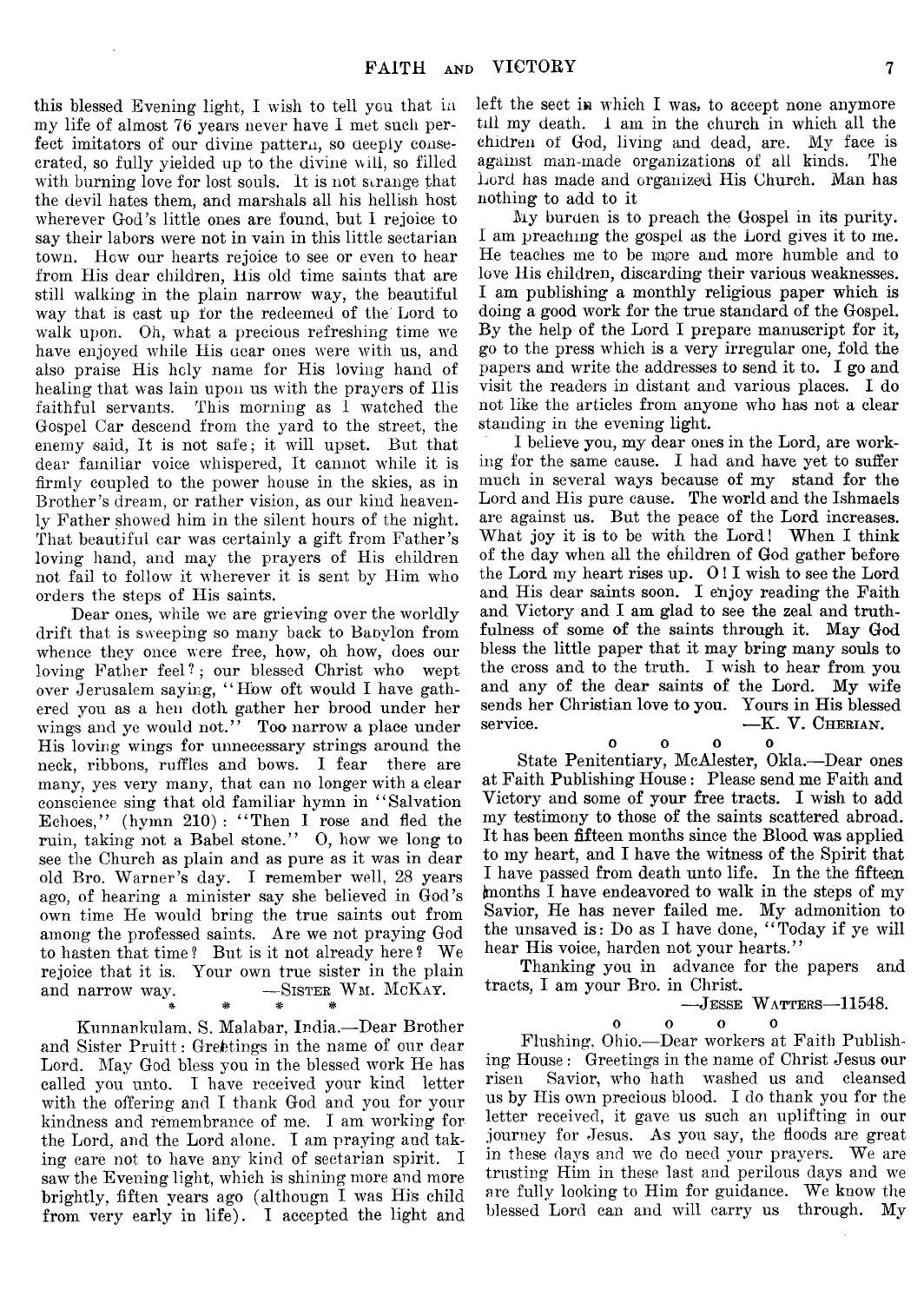husband has not had work for a long time, the mine being closed down, and we have five children the good Lord has blessed us with. I feel led to ask you to pray for us that our faith fail not. I have proved our Lord and Savior these fourteen years and have found Him all I need. He has always given me just what I need, and I feel that although strangers on earth, yet we are one in Jesus' love and' Spirit with God's people.

Well, I would like for you to let me know if there are any dear children of God anywhere near us. I would like to either write or worship in fellowship together. We have just lately come from England,having been here 16 months, and do not know many. I know God is going to work here in His own good time. I must say there are a few here interested in the Faith and Victory, and we thank you for sending a further supply of them. I do hope and pray God will greatly bless and supply a larger press, because I feel that this work is really of God. I pray that Jesus will ever keep and continue to bless all of you at Faith Pub. House, and all that are willing to go through the fire for Jesus' sake. Oh, may our hearts ever be ready to receive His message of love that we need so much in these evil days.  $\bar{I}$  ask you to pray for me that I be faithful as I have no children of God to worship with here, and I need agreement in prayer to be faithful in this dark place. With love to all the dear saints. Your sister in Jesus. — LYDIA BUNNEY.

oooo Georgetown, Calif.— Dear workers at Faith Pub. House : Find enclosed one dollar to help you push the battle for holiness and the words of good cheer you are constantly sending abroad in the land, trusting it all with the good Lord of the harvest who bids us sow beside all waters. I know it is not much to send you but it will help you a little. I have been reading Faith and Victory for sometime and the benefit derived from it cannot be measured in dollars and cents. Trusting in the Giver of all good and precious gifts who keeps me day by day, and asking Him to supply all your needs according to His riches in glory. I remain yours in His love. - W. L. STIFLE.

Ω

#### oooo

Alman Town, Kingston, Jamaica.— My beloved in the Lord: Grace be multiplied unto you from our Lord Jesus Christ, and prosperity upon His work He is doing through you. Where must I begin to express my heart and thoughts concerning the love of Christ Jesus. Oh, the joys! joys! joys! hallelujah! I feel, led to give a personal testimony of God's grace to my poor soul. I was a sinner, but praise God, Jesus saved me. I was an alien, but Jesus came and made me to be a joint-heir with Him. I was a goat, but now a sheep. I was out, but, praise God, I am in. Oh, praise God, it is all through Jesus who suffered and paid it all for me, and now I am completely hidden in Him (I speak this to His glory), and thank God my heart is enlarged to receive more of Him. Oh, how I love Him; truly I love Him better after a big conflict is over, after I get victory. I know Him better, and having the glorious hope, I am determined to live and die for Him in and out of season.

Now, dear ones, concerning the tracts and papers you are sending me: Since you have been sending them I have become a little distributing station for God's glory. And now for some time I have been out of them, and some one comps to me daily for them. So I am praying to the Lord to have you send some more, for I am willing to be a receiving station in Jamaica for your tracts (pity they can't be called nothing but tracts) but indeed they are; so tracts are right. The Bible is the road and our experiences are tracts. If God makes the way please send me some continually, for there is a great field and harvest here in Jamaica and the laborers are few. Your tracts and papers can be laborers together with us. May the dear Lord prosper you in every good work, knowing that your labor is not in vain in the Lord. Awaiting your<br>reply. I remain your Bro. in Him.  $-P. G. V_{\text{ALL}}$ reply, I remain your Bro. in Him.

#### $\Omega$ oooo

Scranton, Pa.— My dear friends and saints at Faith Publishing House: Greetings. It is with much joy that I write to you, although  $\overline{I}$  stand at the bar of justice condemned for my long delay in acknowledging rceipt of last consignment of tracts which came to me in due time, also your helpful and encouraging letter. Now, my dear brother, I am still at it hard, and the Lord is blessing my efforts. Now I want to ask you for a bunch of those beautiful little tracts entitled "Through Sunshine and Shadow." I do think those lines are the most sublime of all the baptism writings that I have ever read. Send me a good sized bunch if you can and also keep me on your order list as a standing order for tracts when you have a new publication just out, and especially when you have any new ones.

I will tell you I have a steady outlet for them and I believe that God is blessing this method: I will drop a hint as to how- the Lord leads me to do. Do you know I believe that people are more inclined to reverence God when going on a trip either by water or rail. There seems to be a feeling of anticipation and unrest as to the ultimate outcome of their intended trip. Now in view of this state of things, I believe their minds will become susceptible to the Word of God. There is a through train called the Lackawanna Limited running through Scranton from Buffalo, N. Y. to New York City stopping 10 minutes in Scranton to change engines. This is a through train from Chicago. I board that train having my little package of tracts all well assorted containing two or three of the awakening ones convenient for distribution to the people on this train. Those tracts go into New York and into that great Terminal Station. Perhaps some humble car cleaner will pick up those precious gems of truth, and who knows but by them a soul will find its way to God. With many thanks for past favors and loyal obedience to the " Macedonian Call" which is being heard on all sides, I remain yours in the service of the Lord. —Bro. C. C. SMITH.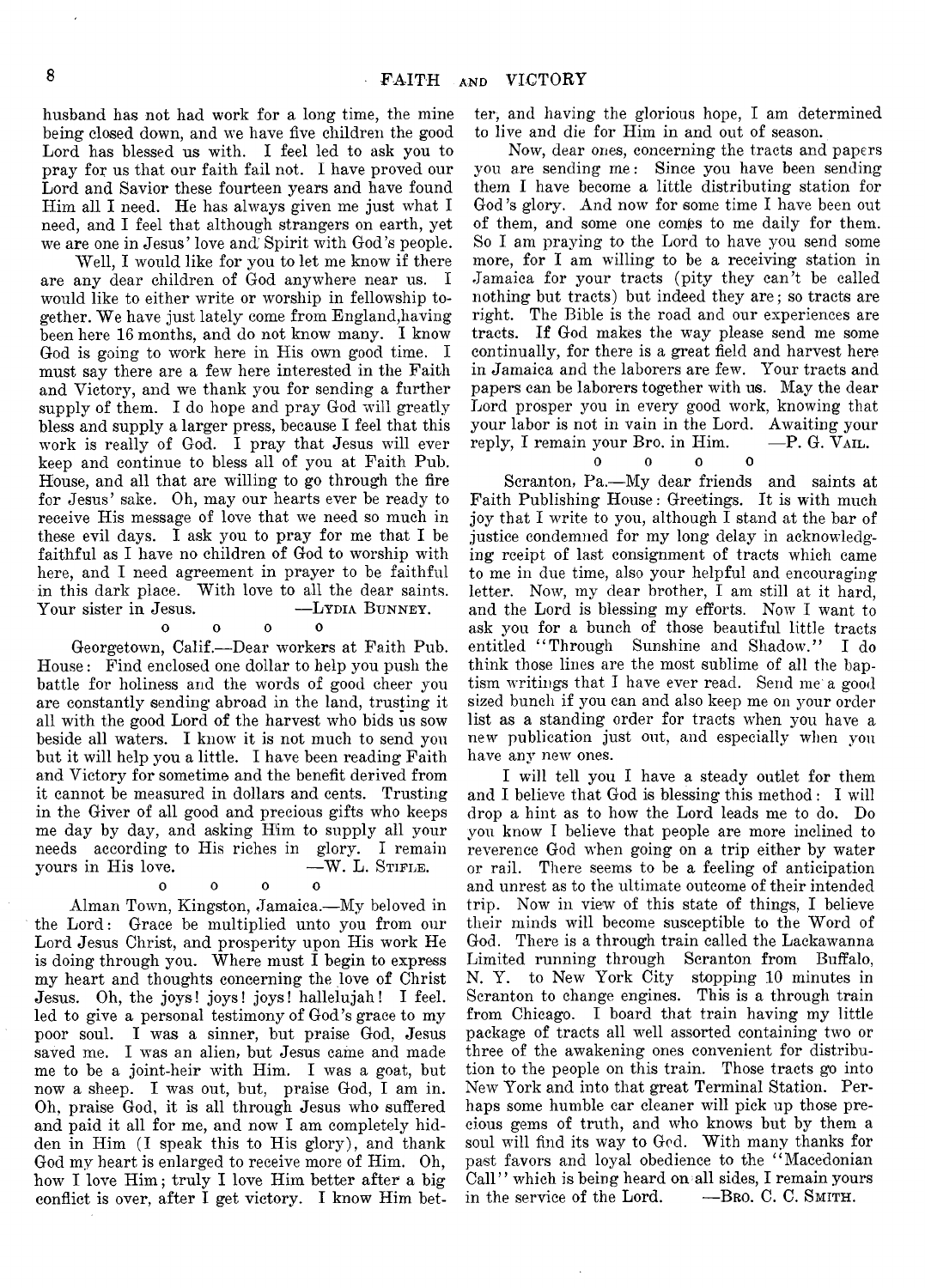## LITTLE FOLKS' PAGE

"HE SHALL GATHER THE LAMBS WITH HIS ARM, AND CARRY THEM IN HIS BOSOM" (Isaiah  $40$  :11).

#### A HEART PRAYER

*Cleanse me from my sin, Lord, Put Thy power within, Lord; Take me as 1 am, Lord*, *And make me all Thine own. Keep me day by day, Lord, Underneath Thy sway, Lord, Make my heart Thy palace and Thy royal throne.*

 $-$ *Sent in by* Cecil W. Sutton.

#### -----------------o----------------- A WONDERFUL CIIILDREN'S MEETING

Several years ago, when residing at G., we became acquainted with sister W.—who was especially fond of children. Her own were grown, and desiring to make a home for some homeless child, she went to the county farm, where there were several, in search of one. Among the children there she found a beautiful little bright eyed girl, about nine years old, whose name was Ida. Her heart went out to her at once and she expressed to the lady in charge her desire to take Ida, and her willingness to care for her as she would if she were her own child. But the matron said, " 0, you have no idea what a terrible child this is! We can do nothing with her, she is stubborn and has an awful temper and it is impossible to control her. We are intending to send her to the Girl's Reform School." Sister W..— who was an earnest Christian, was surprised but not discouraged. She could not bear the thought of such a little child being sent to such' a place and so she said to the matron: "Well, I'd like to take her with me and see if I cannot help her to be good." "Well," said the matron, "You can try her if you want to, but you will be glad to bring her back again." Acting upon this permission, Sister W.— talked with Ida and easily gained her consent to go with her. Not many days had passed before she found that there was considerable reason for what the matron had said. Ida was hard to control and at times became terribly angry without cause; but Sister W.— prayed for her and dealt patiently and tenderly with her and told her how Jesus loved her, and would help her to be good if she would only give Him her heart. Her prayers and loving labor were not in vain and it was not very long until little Ida was converted. The change was so great that all who were with her could plainly see that Jesus had indeed given her a new heart.

Soon after this we had charge of a children's meeting held in a mission hall in G.— .Among the children gathered there were many of the worst boys in the town. Little Ida was present. We knew how much Jesus had done for her and felt led of the Spirit to ask her to lead the meeting. She looked up at us

much surprised but her little heart was full of the love of God and she consented to do the best she could. Word cannot describe what followed. In tears, Ida told, in her own touching way, how Jesus had saved her— just what a naughty girl she had been before she was converted, but how Jesus had "taken the angry all away" and given her a new heart so that she loved everybody and loved to do what was right. Then she plead with them to give their hearts to God and told them how Jesus died on the cross for them and how He loved them and wanted to save them. She had not talked long until nearly every child in the room was in tears; and how shall we describe that touching scene ? We had an altar service, Ida knelt with those who were seeking and prayed for them and told them how to find Jesus; and right there many were converted and gave bright clear testimonies that their sins were forgiven and Jesus had given them new hearts. Thus did God that day honor a little girl's testimony and exhortation and fulfill His own Word, "A little child shall lead them." Very often do we call to mind that scene, and we find it one of the sweetest of the memories of years of evangelistic work.

> -SEL. BY AUNT LOEY MCKAY. oooo  $\mathbf{o}$

Puryear, Tenn.— Dear children: This beautiful Wednesday night I feel I should talk to you a little while. Yes, I must, as this evening as I sat thinking of the goodness of God, He was talking to me of how tenderly He watches over His own dear children, the young and the little ones does He especially love and long after their whole hearts. For they are the ones He will trust to carry on the good work of spreading the gospel of His kingdom in the great harvest field, when the older ones are gone. Dear children daily ask the dear Lord to so fit and keep you. that you can fill father's and mother's places in the Church of the living God. Dear ones Jesus keeps us rejoicing in hope, patient in tribulation, continuing instant in  $prayer$  (Rom.  $12:12$ ). Should anyone read these few lines who are not acquainted with Jesus, I trust they will be encouraged to seek Him while He may be found. SISTER BERTHA TAYLOR. -SISTER BERTHA TAYLOR.

 $0$  0 0 Puryear, Tenn.— Dear little brothers and sisters in Christ: I have been reading Faith and Victory and enjoy it so much. Oh, how it helps me. .Yes, Jesus died on the cross that I might be made free from sin. My prayer, hope and desire is to be a soul winner for Jesus. I am 8 years old. I will close for this time. *— Mary Taylor.*

There is a chocie to be made—life and good, or death and evil (Deut.  $30:15$ th and 19th verses). Have you made your choice for eternity?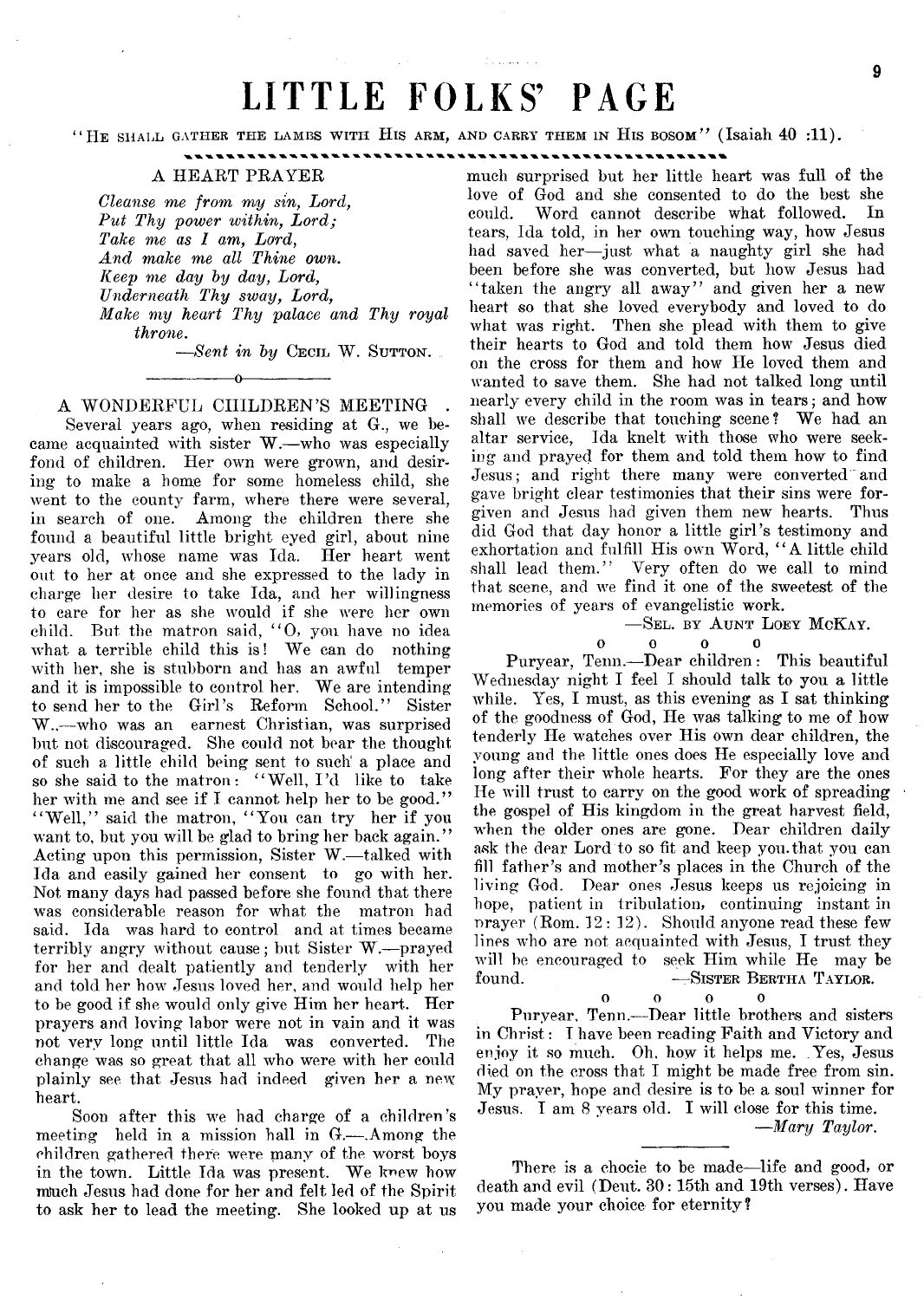Fayetteville, Ark.— Dear saints at Faith Publishing House: I have received your dear letter and also the good little paper which my sister and I always look forward to getting as we enjoy reading it so much. I just must tell you how I am still pressing onward to gain that beautiful home that has been prepared for us, bless the dear name of Jesus. Oh how great is His mercy to us. Without Him we could not live. We go to a meeting near here every Tuesday, the Lord being willing, and Oh, such good times we do have worshipping and praising the Lord. I am sending you this offering to help you in the work, trusting all is well at Faith Publishing House. I am still your sister in Jesus. — TILLIE BLATTNER.

o o o o Bonham, Texas.— Dear sisters and brothers: I send greetings to all the dear saints. This morning finds me saved, sanctified and satisfied with God's leadings. It is real spiritual food to my soul to read the precious testimonies and truths in the little paper, Faith and Victory. Oh, He does so much for His children. It just almost breaks my heart to see so many people traveling the downward road, where God's love and mercy will end some day, then they are lost forever. Pray for me that I will be a soul winner for Jesus. Pray for my unsaved son and daughter that they may be saved. I am also asking agreement in prayer that God will heal my arms of rheumatism. I put all things in His hands, and I know it can be done. I desire more faith in God to take Him at His Word. Your sister in Christ.

#### —May Coanrod.

 $\bf{0}$ oooo

Woodburn, Ore.— Dear saints of God and readers of Faith and Victory scattered abroad: Greetings in Jesus' dear name. May His grace and peace be multiplied to you. Blessed be the God and Father of our Lord Jesus Christ who hath blessed us with all spiritual blessings and made us to sit together in heavenly places in Christ Jesus. My testimony is that I am rejoicing in my Savior's love with victory and holy peace in my soul, for the Lord is my light and my salvation, whom shall I fear; the Lord is the strength of my life of whom shall I be afraid. My long life has been one of joy and blessings mingled with conflicts, sorrows, trials and disappointments, but they are some of the *all things* that have been for my good. My heavenly father understands how to weave in the warp of prosperity and enough of the filling of adversity to make the garment seamless and just what I need for my good and helps me keep my eyes on Jesus and helps me see my helplessness and weakne'ss and dependence and helps me to remember He has said," Come unto me all ye that are weary and heavy laden and I will give you rest. I am sweetly resting on the bosom of his love and my peace is as a river overflowing its banks; not only peace but joy unspeakable and full of glory. I can say I have washed my robes in the cleansing fountain, I am a child of God. My will is so sweetly lost in God's will,

and lfias been for the last year, that I love to sit at Jesus feet and by faith like Mary wash them with my tears and wipe them with the hairs of my head. Praise his dear name. My mind was never more stayed on God than now, and I have great peace for I love Him with all my heart and I never felt the worth of souls as at this time. As I read in the blessed gospel what will be in the last days, the deceptive spirits and false doctrines deceitful workers, mens hearts failing them for fear of those things that are coming on the earth. Yes, this Scripture is being fulfilled now. If we will keep watching we need not be deceived but keep on the whole armor of salvation and we shall be able to stand against all the wiles of the devil. So we are told to watch, for ye know not the day nor the hour when your Lord cometh, but He will come in an hour that ye think not, to all that are not watching.' But He has said unto all, watch. He told us in Matt.  $7: 13$ , "Strait is the gate and narrow is the way that leadeth to life, and few there be that find it." And in Luke  $13:24$ , He tells us to strive to enter in, for many shall seek to enter and shall not be able.

Oh, dear brothers and sisters, let us keep our vessels full of oil and our lamps brightly burning, and have on the wedding garment when the Bridegroom comes and be ready to go in before the door is shut and many be left out in the darkness. Can we sing what the poet has said: "When Jesus comes, whether it be noon or night, Faithful to Him, will He find us watching, with our lamps all trimmed and bright? Oh, can we say we are ready brother, ready for the soul's bright home; Say, will He find you and me still watching, waiting when the Lord shall come?" Yes, by His love and grace I am, ready, for I am reigning, sweetly reigning over all this world of strife. In my blessed loving Savior, I am reigning in this life. Praise His holy name. We are bound for the land of the pure and the holy, The home of the happy, the kingdom of love; Ye strangers from God in the broad road of folly, 0, say, will you go to the Eden of love? In that blessed land neither sighing nor anguish can breathe in the fields where the glorified rove. Ye heart burdened ones, oh, say, will you go to the Eden of love?

Your sister saved in the one body, contending for the pure gospel, the faith once delivered to the saints. —Phebe Green.

#### —------------- o— ------------- A SURE FOUNDATION

When we build a house, barn or hen house we build a foundation that will support the building. But the foundation we will consider is the foundation each man, woman and child must build to support his or her life. When we step out in a Christian profession we commence then to build a foundation, and it is much more important that we build a foundation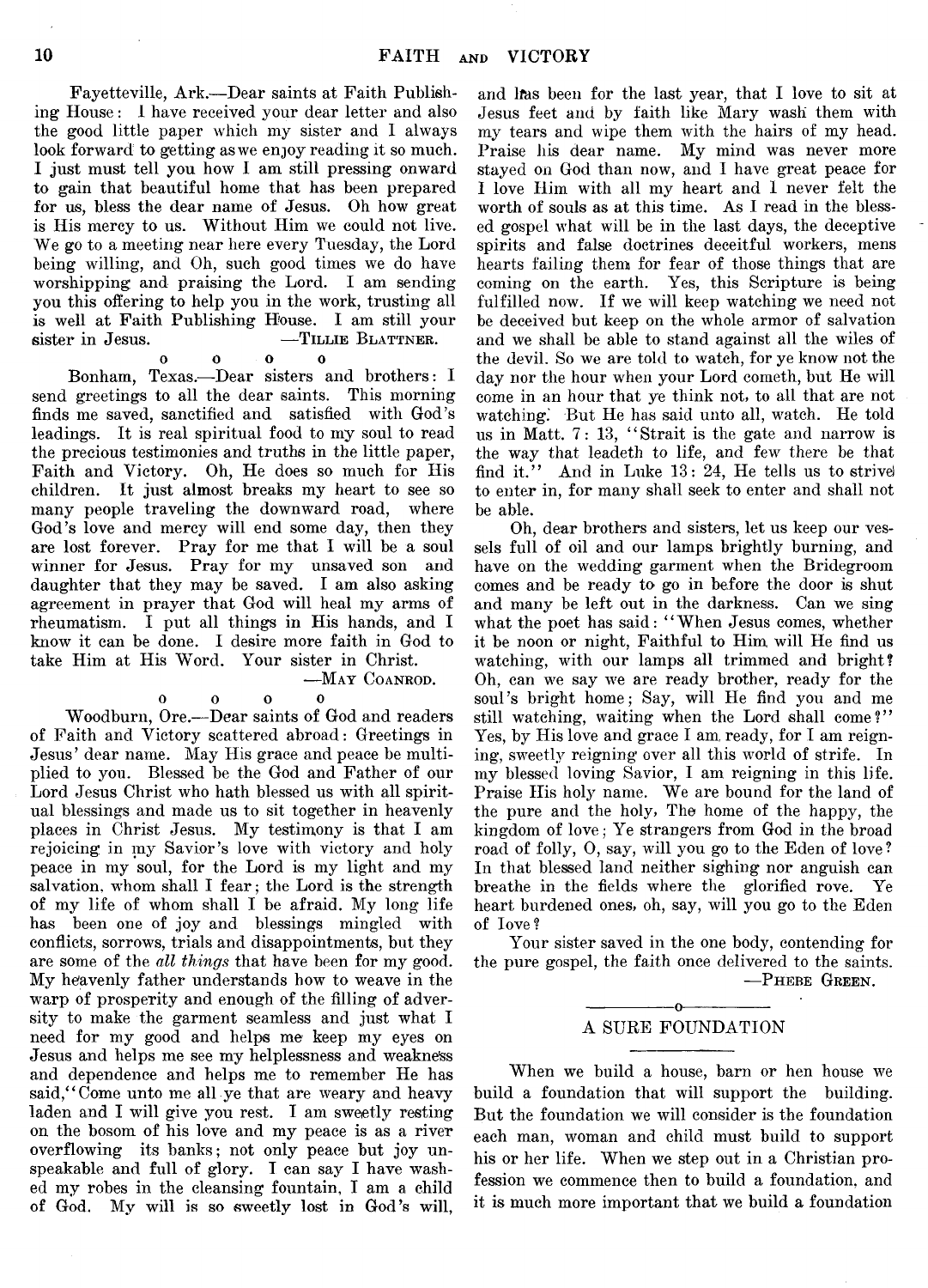that will support us at all times in our Christian profession. Reader, if you claim; to be a saint and belong to the Church of God, consider your foundation; not so much as to what I say about it, but what God says about it, because you must stand or fall before God and not me.

In  $2$  Tim.  $2:19$ , Paul is telling about Hymenaeus and Philetus how they erred and overthrew the faith of some. Nevertheless (since that has happened) the foundation of God standeth sure. Friend, if you fail to construct the kind of foundation God wants built, it will not stand sure (the margin says steady). Does your foundation let the building weave and tremble in the storms of life? If it does you are not deep enough; you will have to go deeper and throw the quicksand out of the trench; first get a good foundation. In 1 Tim. 6 : 17-19 we read, " Charge them that are rich in this world, that they be not highminded, nor trust in uncertain riches, but in the living God, who giveth us richly all things to enjoy; That they do good, that they be rich in good works, ready to distribute, willing to communicate ; Laying up in store for themselves a good foundation against the time to come, that they may lay hold on eternal life." Who receives the benefit? Themselves. You, if you lay a good foundation. What for? (Verse 19) Against the time to come so they (you) may have eternal life. Oh, yes, you say, it doesn't matter, just so So and So thinks I am all right. I will do this or that, put on this or that,go here or there so I can keep on the good side of them. I guess I will get through some how. You will, but your foundation will fall. If you want to be a friend of the world and have a good time with them, you cannot raise God's building on that foundation. Solomon says in Prov. 10: 25, " As the whirlwind passeth, so is the wicked no more; but the righteous is an *everlasting foundation."* Get your Bibles and read carefully Mark 12: 28-34; Luke 6 : 20-35.

The kind of material we are to use in this foundation, Jesus tells us, is that Whatsoever we would that men do to us, do likewise to them. Reader, when you are in trouble or sore need did you ever think, I wish Smith would give me this or that, or help me thus and so? If you have, that is just what He wants you to do to Lazarus. Oh, you say, If he had done what he ought to have done, he wouldn't have been where he is. Say, friend, you may be there in a week's time. Have *you* done what *you* ought to have done'? If you do what He says in Luke  $6: 47-49$ , He will show you to whom you are like. In the 48th verse we see what this man did: Why, he digged deep, got down through the quicksand on the solid Rock. What heppened?

Why, the floods came and the stream was swift and overflowed its bank and then floods are all around you. What are you going to do? Ge out and try to wade| to shore ? No, if you do your feet will go out from under you and down you go. Stay right on the Rock, the "sure foundation, the tried stone" which is Christ Jesus our Lord.

Paul says in Eph. 6: 13-14, "Wherefore take unto you the whole armour of God, that ye may be able to withstand in the evil day, and having done all, to stand. Stand therefore, having your loins girt about with truth, and having on the breastplate of rightousness." You may try to use other material in your foundation but unless you temper it with righteousness (right doing) it will not stand. Oh, says one, I guess I can go to Chicago to the Fat Stock Show with a friend. I guess I can put on a little more apparel. I can wear better clothes, it's no one's business. No; Paul says in 1 Cor. 3: 12, " Now if any man build upon this foundation gold, silver, precious stones. \*\*'' It seems as that would make a good foundation doesn't it? Well, I don't care, says one, to have it quite as nice as Brown has it. I will put wood, hay, stubble in mine. Listen: (verse 13) "Every man's (yours and mine) work shall be made manifest: for the day shall declare it, because it shall be revealed by fire; and the fire shall try every man's work of what sort it is." Amen.  $-E$ . CARTWRIGHT.

#### **THE CHURCH THAT JESUS BUILT**

---------------- o-----------------

That Jesus gathered material while in the earth, while in a fleshly body, and built His Church, cannot be disputed, for we read in Matt. 16: 16-18, " And Simon Peter answered and said, Thou art the Christ, the Son of the Living God. And Jesus answered and said unto him, Blessed art thou, Simon Barjona: for flesh and blood hath not revealed it unto thee, but my Father which is in heaven. And I say also unto thee, That thou art Peter; and upon this rock I will build my Church; and the gates of hell shall not prevail against IT." Many look at this Scripture without taking much thought or without the Spirit to guide and give understanding, and conclude that Jesus meant to build His Church on Peter, but this is decidedly a wrong interpretation of the Scripture. Jesus was referring to the solid, rock-like truth that He had spoken, which was, "Thou art the Christ, the Son of the living God," and was given him by the Father in heaven, and all those that believe from the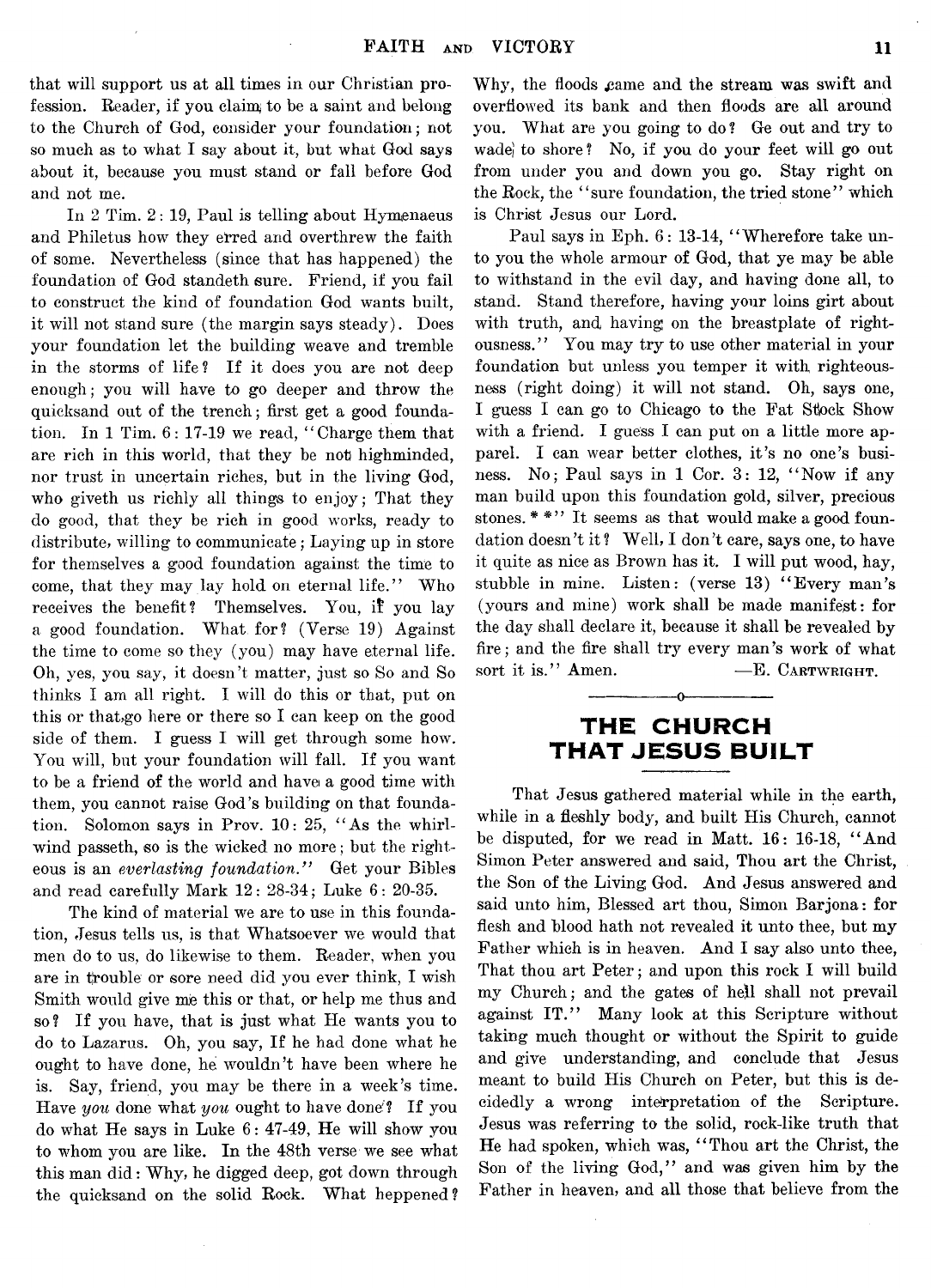heart that Jesus is the Christ, the Son of the living God, become stones in the building, His Church, Christ being the Rock, the Chief Corner Stone.

We find by the above Scriptures that His Church was to be so firm, so strong, and filled with such power that the gates of hell could not prevail against her onward march. We also find that His Church was not many, but ONE, spoken of in the singular term: IT. The prophet Isaiah forseeing things that would come to pass, spoke) of the beginning of the Church in this manner, 'Therefore, thus saith the Lord God, Behold I lay in Zion (a metaphor for the Church) for a foundation a stone, a tried stone, a precious corner stone, a sure foundation: he that believeth shall not make haste" (Isa.  $28: 16$ ). The prophet here was speaking of Jesus as the precious tried stone and said He was a sure foundation. And Paul speaking of this foundation said, " For other foundation can no man lay than that is laid, which is Jesus Christ<sup>\*\*</sup>  $(1 \text{ Cor.})$  $3: 11$ .

Peter in speaking to babes in Christ said, " To whom coming, as unto a living stone, disallowed indeed of men, but chosen of God and precious. Ye also as lively stones (saved men) are built up a spiritual house, an holy priesthood, to offer up spiritual sacrifices, acceptable to God by Jesus Christ. Wherefore also I lay in Sion a chief corner stone, elect, precious: and he that believeth on Him shall not be confounded"  $(1$  Peter  $2: 4, 5, 6$ . This living stone spoken of by Peter is Jesus Christ, the Son of the living God, for truly He was rejected of men, despised, abused, slain, placed in the tomb, counted by men as an end of Him. But not so; the gates of hell did not prevail. There was mighty power with him. The great stone at the mouth of the tomb could not keep its place, the governor's seal was not respected, the brave soldiers that were set as a watch did shake and become as dead men, and Christ, the Son of God came forth a living conqueror and has become the head of the corner, the chief conrer stone.

Paul in writing of and to saved souls says, " Now, therefore, ye are no more strangers and foreigners, but fellowcitizens with the saints, and of the household of God; And are built upon the foundation of the apostles and prophets, Jesus Christ Himself being the chief corner stone: In whom all the building, fitly framed together groweth unto an holy temple in the Lord: In whom YE are builded together for an habitation of God through the Spirit" (Eph. 2:19, 20, 21, 22). Paul is speaking here of the spiritual structure of the Church that Jesus built, and shows that He has

reconciled us unto God in one body by the cross (verse 16). For all truly saved souls (those that believe from the heart that Jesus Christ is the Son of the living God) compose the spiritual body of the Lord Jesus Christ, and He, Christ, is our great High Priest (Heb. 4: 14) with all power both in heaven and in earth (Matt. 28: 18), has become head over all things to the Church (Eph. 1: 22).

We have been considering who built the Church and on whom it was built and of what and whom it was composed, and now we shall proceed to find out the proper name of this Church that Jesus built. We shall first turn to John 17: 11 and read what Jesus says to do: "And now I am no more in the world, but these are in the world (speaking of His disciples) and I come to Thee. Holy Father, KEEP THROUGH THINE OWN NAME those whom Thou hast given me that they may be one as we are." We find by these Scriptures that it was the desire of Jesus that His followers should be kept in His Father's name and the Father's name being God, therefore the name would be "Church of God." The word church in the Scriptures does not refer to a building as many apply it today, ,but has reference to an assembly of saved men and women which constitute the " Church of God" in that locality. In a broader sense the Church of God would mean all saved people throughout the world.

We find that men have built structures that they call " churches," and are holding them together the best they can under other names, but on examination we find that they are built on sandy foundations and have become cisterns without living water. They have failed to honor the petition of the Son, "Holy Father, keep through Thine own name," and therefore the storms and floods have left their houses desolate of real spiritual life and the habitation of God is with those that are married to Christ and bring forth fruit unto God (Rom. 7:4). They honor the Son and call themselves by the Father's name. They are not tied nor bound by rules and regulations of men but are set free by belief in Christ, are led by the Spirit, therefore they are the sons of God  $(Rom. 8: 14)$ , are lively stones in the building of God that Jesus built  $(1$  Peter  $2:5)$ .

" For unto us a child is born, unto us a son is given: and the government shall be upon his shoulder: and his name shall be called Wonderful, Counsellor, The Mighty God, The Everlasting Father, The Prince of Peace. Of the increase of his government and peace there shall be no end" (Isa.  $9:6-7$ ).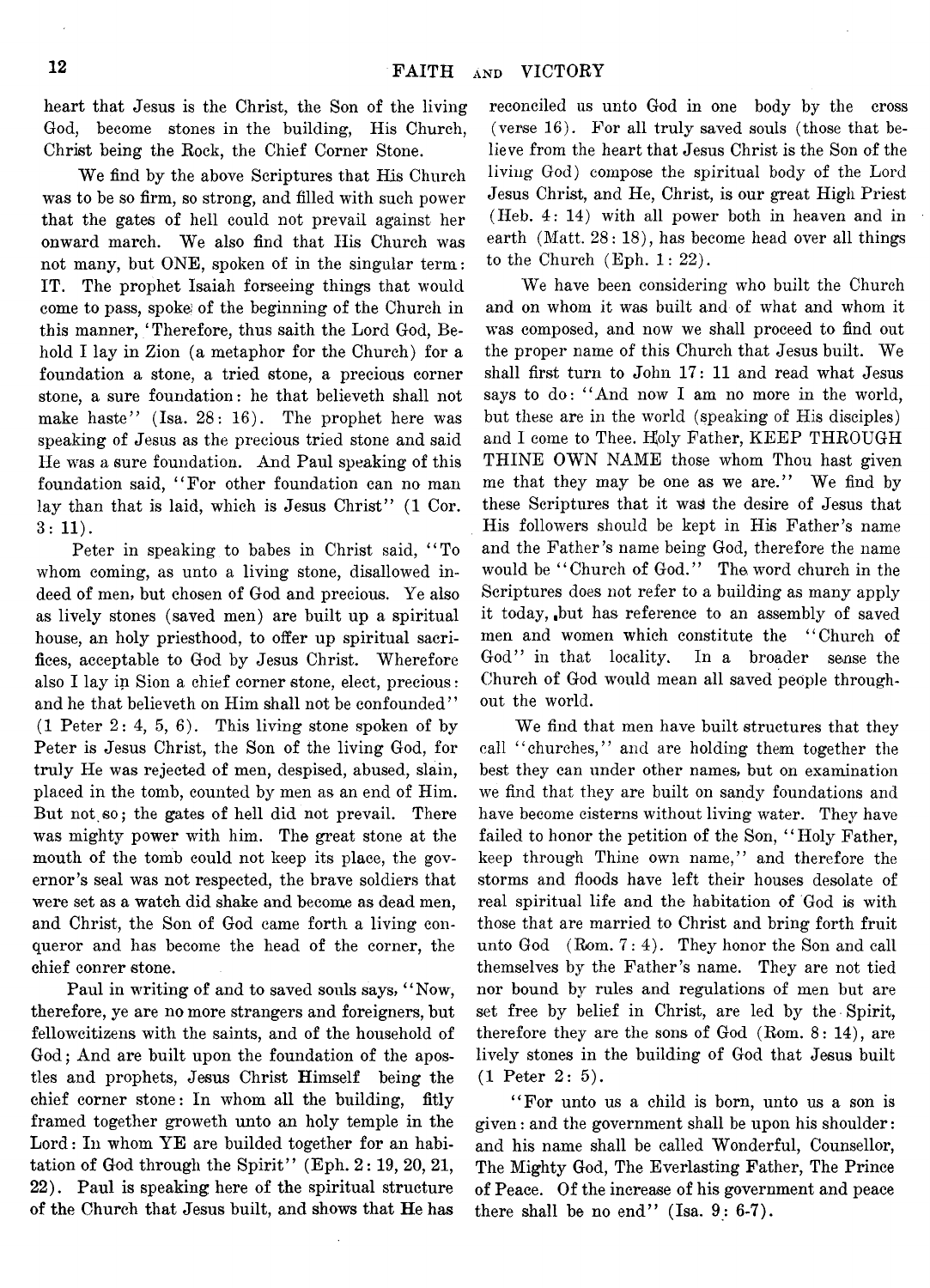In the third chapter of Eph., 14th and 15th verses we read what Paul said concerning the name of God's people: "For this cause 4 bow my knees unto the Father of our Lord Jesus Christ, of whom the whole family in heaven and earth is named." Some of the family of God, people of God, or Church of God, have gone on to heaven and the other part are yet alive in the earth, and Paul speaking of the Father said, "Of whom the whole family in heaven and earth is named," which would be family of God or Church of God.

Men do not join the Church of God as they do men made churches, but they are born in her by a spiritual birth just as children are born into our family by a fleshly birth and we bear the Father's name as they do, and we will not dishonor the Father by taking som'e other name, but are satisfied and happy to abide free in Him  $(Psa. 87: 5-6)$ . "Marvel not that I said unto thee, Ye must be born again" (John 3:7).

Paul repeatedly, in writing to or of saved people, called them "Church of God." In Acts 20: 28 he said to the overseers to "Feed the Church of God which He hath purchased with His own blood." In 1 Cor. 1 : 1-2, he addresses the Church of God which is at Corinth, directing his letter to the local assembly of the Church. In 1 Cor. 10: 32 he says to "Give no offence to the Church of God." In 1 Cor. 15: 9, " I am not meet to be called an apostle, for I persecuted the Church of God." In  $1$  Tim.  $3:5$ , speaking of bishop or elder, says, "For if a man know not how to rule his own house, how shall he take care of the Church of God?'' These are just a few of the places in Scripture where saved men and women are called or are referred to as "The Church of God."

The family of God is composed of "born-again ones." They take the Father's name, are lively stones, a chosen generation, a royal priesthood, a holy nation, a peculiar people, and they show forth the praises of Him who has called them out of darkness into His marvelous light (1 Peter 2: 9). Their names are written in the Lamb's Book of Life, and He calleth His own, they hear His voice and follow Him. He feeds and nourishes them while in the earth, and will come again that where He is we may be also.

"Nevertheless the foundation of God standeth sure, having this seal, The Lord knoweth them that are His. And let every one that nameth the name of Christ depart from iniquity" (2 Tim. 2: 19).

-FRED PRUITT.

(We have the above article in tract  $f(rm)$ )

#### THE BEAUTY OF HOLINESS

" 0 *worship the Lord in the beauty of holiness*: *fear before Him*, *all the earth* (Psalm 96: 9).

The holiness of God is a terror to the realizing sinner. The thunders of Sinai echo throughout the ages, and even in this "modern" age a few still recognize the existence of a righteous Judge Who holds men accountable for their wrongdoings and will render unto them according to their works. Some earth-dwellers may have reasoned God out of their lives, but they are exceptions: most of us either simply ignore Him or else deliberately and desperately try to forget Him, unless we are sensible and turn to Him. for light, pardon and Fatherhood. Whether we will or not, we stand in the presence of the Eternal, and to Him we shall one day render account.

Much of our blindness to the claims of God is due to ignorance, both of Him and of ourselves— especially, of ourselves. We are so intimately bound up in our own personalities that we cannot untangle their tortuous depths without divine light to make these depths visible, and without divine Love to penetrate and redeem them. Few of us have more than scratched the surface of our natures; but we know that we are fearfully and wonderfully made. Psychology holds a candle to some of the rifts in personality and lets us see a little way into its structure and its workings; but that light, like most candles, reveals vast unknown regions beyond its present radius of penetration. We have no magic formula which will reveal ourselves to ourselves—a lifetime of study is all too short for that. We are alive, thinking, feeling, changing, groping, amid a tremendous complex of environmental forces, of racial instincts, of universal phenomena, all of which, though we have made some progress in understanding them, still beckon us on from infinite distances.

One of the traits most deeply rooted in man is the sense of conscious shortcoming—of sin. How did it arise ? Why does man, if a highly developed cousin to the ape, have such sense ? Why, in all parts of the earth, in all generations, has he tried in some way to pay for his wrongdoings by sacrifice or otherwise! It is true that desire to placate stronger powers, real or imagined, is an underlying motive, and that in many cases it has been the sole motive; but if one's wrong act is due to some primitive instinct inherited from animal ancestors, why is one every *sorry?* And why, further, does one sometimes try to rectify the wrong at trouble and cost to oneself? If conscience be nothing more than an elaborated system of tabus,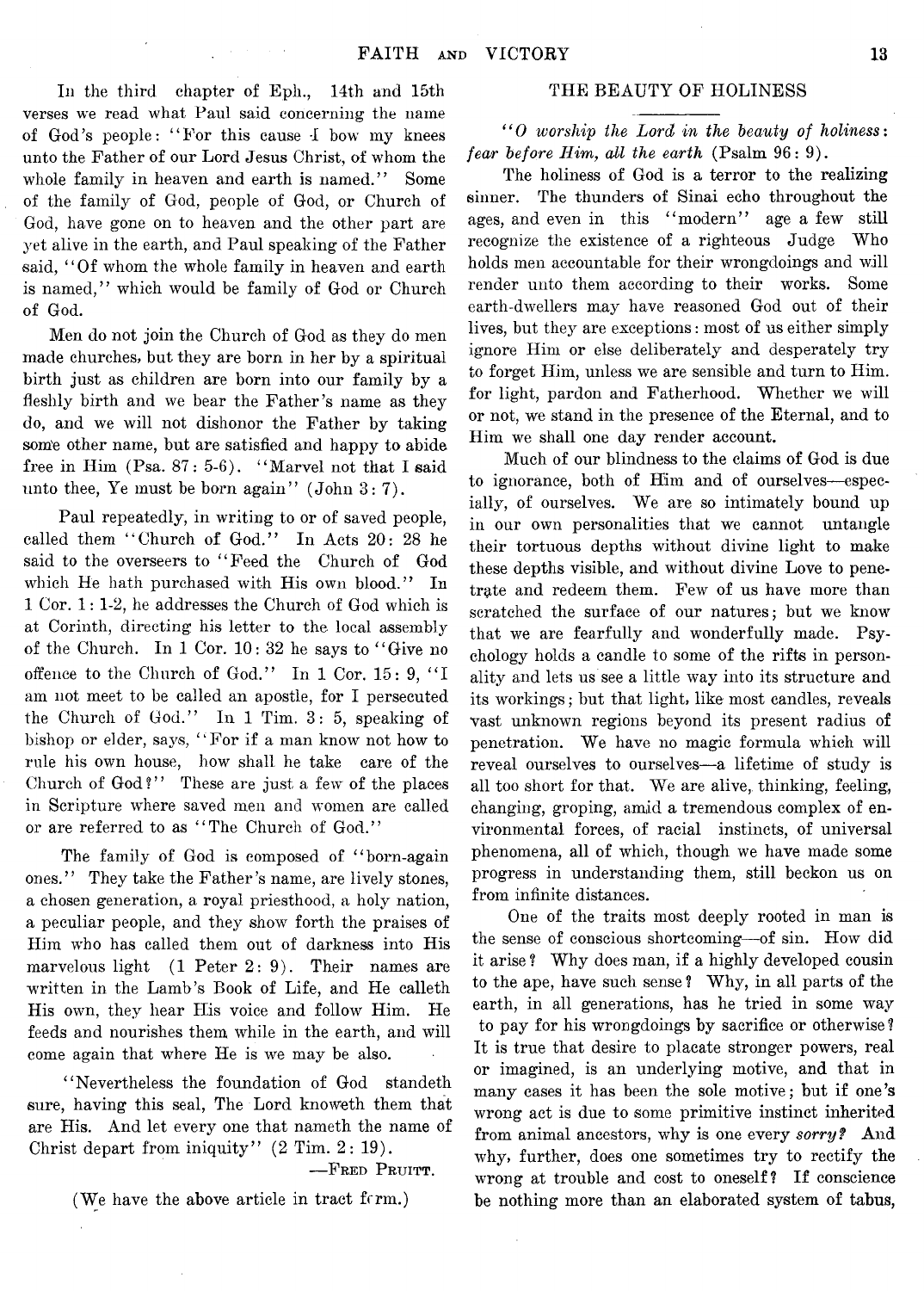whence does man derive the sense of discrimination which renders tabus possible ? We do not observe this elsewhere among the fauna of nature.

Pursuing such an inquiry, we eventually find ourselves against a blank wall. The evolutionist may try to trace man's development from a " low type of savage" (or from a senseless ape) to an ethically minded human being; he may attribute the beginning of mortality and of conscience to compromises between primitive individuals made in order to gain advantages otherwise impossible, or to a blind groping after some force or forces vaguely felt, or pictured by superstitious imagination. But such a hypothesis is unproved; and if it were it would not explain how man alone of all creatures came to manifest even such primitive intelligence. The animal world is ruled by claw and tooth, and according to evolution, always has been. As a matter of fact, some animals show signs of rudimentary intelligence in some of their acts; but how it happened that man alone developed ideas of right and wrong, is no more satisfactorily explained by evolution than by any other non-biblical accounting for facts. " Man had it in him" is about as far as anyone can get in that direction. After all, is it not more reasonable to believe that man was created by or as a distinct sepcies than to assume that he so far forgot himself as to break a universal and inevitable law of nature by becoming rational and ethical, even if it took him millions of years to do so ?

However it came about, it is true now that man *is* a moral being and that, if honest with himself, he knows that he falls short of his best possibilities. He learns, or forms, standards of right and wrong—and violates them. Tortured with remorse, he tries to renew allegiance to his ideals, largely through some form of suffering inflicted by himself or by some one to whom he defers in matters of conscience. But it is not till he realizingly confronts the revelation of an absolutely, infinitely holy God that his sense of wrongdoing becomes completely alive. Then, like Isaiah, he cries, " Woe is me, for # # # I am a man of unclean lips, and dwell in the midst of a people of unclean lips!" or like Peter, "Depart from me, for I am a sinful man, O Lord!" "Putting the fear of God into him" in such cases is stripped of the vile perversions which men often give that expression and becomes, literal, biting, blistering truth. Seeing the holiness of God for the first time, even in part, is a soul-racking experience; if the vision were full-orbed we should die in its presence—paper and grass cannot endure the blast-furnace.

\* From beginning to end this truth is interwoven in the Bible. When Adam and Eve first consciously disobeyed God, they diedsofar as fellowship with Him was concerned. From that time on, men could approach God only as they offered sacrifices. And at that, God prescribed the nature of the sacrifice, for Cain, bringing the wrong kind of sacrifice, was rejected. Throughout the Old Testament we read of only one kind of sacrifice acceptable to God— a lamb or an ox or a kid or a goat, or, for those too poor to bring such offerings, a pair of turtledoves: the essence of the offering being, in each case, the BLOOD, which was poured out before Him. True, oil and fine meal were also used, but only as accompaniments of the principal sacrifice. If in some cases the sacrificial victim was allowed to live (as in sending of the scapegoat into the wilderness, Lev. 16: 10-26; and of the loosing of the live bird when a leper was ceremonially cleansed, Lev. 14: 1-7), it had a double which was killed. With the crucifixion of Christ, which all this bloodshedding foreshadowed and which itself culminated in the piercing of Jesus' side with a spear to determine that He was really dead, the blood and water thence issuing forever fulfilled all the types and rendered them unnecessary. In the New Testament and ever since, the sacrifice is the Lamb of God slain upon the Cross; and we who approach God thereby in sincerity and in truth are accepted of Him. The infinite love of God has found a means of enabling sinners to stand before His terrific holiness and live.

"Having therefore, brethren, boldness to enter into the holiest by the blood of Jesus, by a new and living way, which He hath consecrated for us, through the veil, that is to say, His flesh, and having an high priest over the house of God, let us draw near with a true heart in full assurance of faith, having our hearts sprinkled from and evil conscience, and our bodies washed with pure water. Let us hold fast the profession of our faith, without wavering (for He is faithful that promised;) and let us consider one another to provoke unto love and good works, not forsaking the assembling of ourselves together, as the manner of some is, but exhorting one another, and so much the more, as ye see the day approaching" (Heb.  $10: 19-25$ .

Is it not plain that the only hope of holiness in men is in the transmission to them, in some manner, of the holiness of God? And is it not equally plain that children partake of the characteristics—of the very nature—of their parents? "Be ye holy, for I am holy" (1 Peter 1: 16).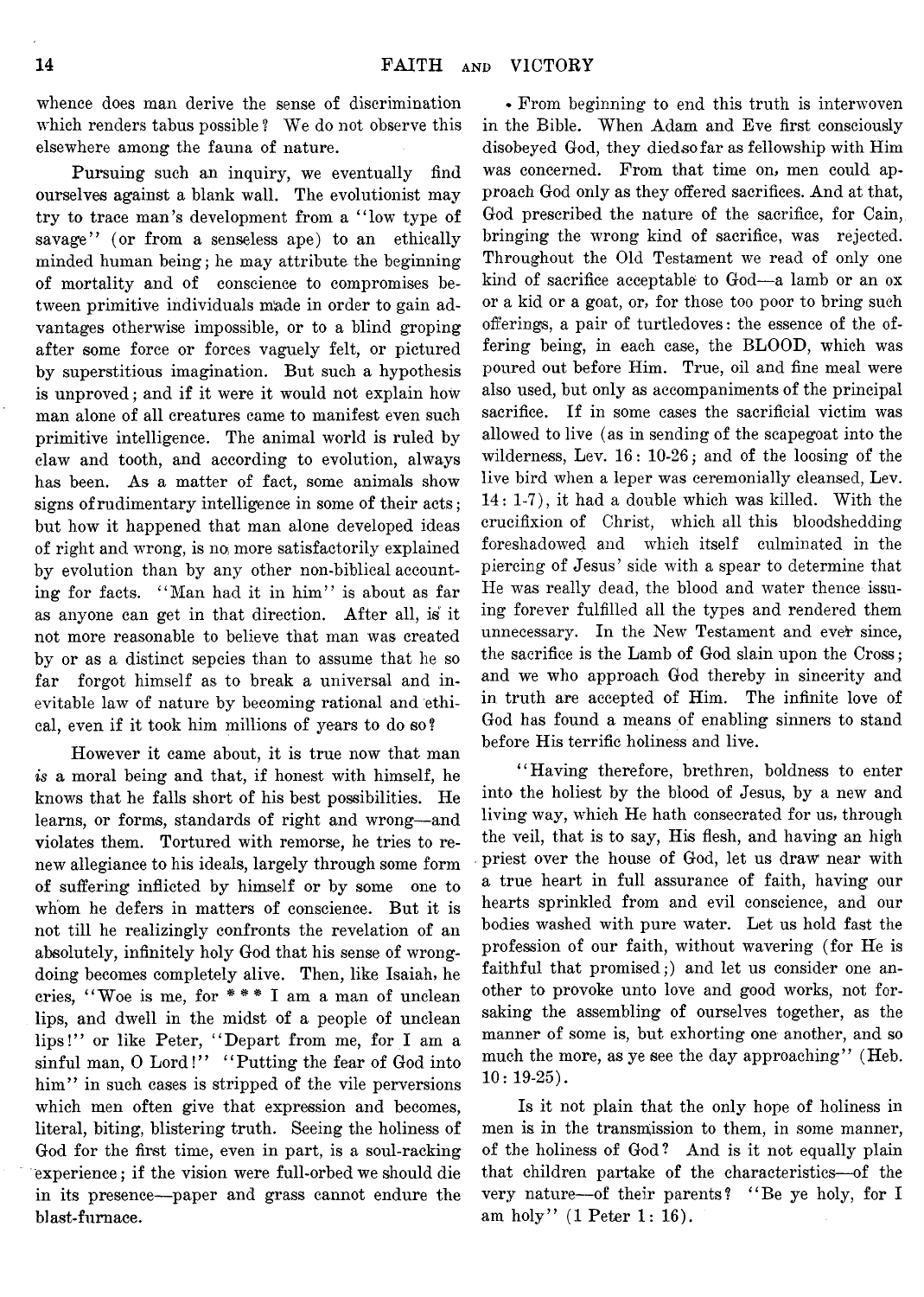Let us be clbar. When we try to determine what holiness is, much confusion arises. We all understand something about the holiness of God and take it for granted; but when it is a question of holiness in His sons and daughters, we begin to differ. Many or most of us confuse holiness with sanctimoniousness. We instinctively picture some long-faced, nasal-toned, somber-minded sour-dispositioned, soul-warped puritan; or some anemic, pallid, self-castigating, fasting, gowned ascetic; or some shouting, contorting, gibbering "holy roller." Holiness to us is associated with our denying the world, the flesh and the devil (which, as we shall see, is involved indeed) in such a way as to cause ourselves the utmost possible suffering, gloom, mental and even physical torture, renunciation of everything that seems pleasant and attractive to the senses, humiliation before men while we must still see them enjoy pleasures we cannot taste, doing things we naturally hate, and, worst of all, being jeered at as crazy fanatics who miss good things they might have here and now in order to chance the gaining of future and problematical rewards.

Yes; the devil has certainly smeared some lurid pictures for us. He is adept at that. But with all the comic supplements which deluge newspaper readers every Sunday, we should eventually grow wise enough to know a caricature of God and of sainthood when we see it. No one imagines that the Katzenjammer Kids, Maggie and Jiggs, Barney Google, Hawkshaw, Krazy Kat, and other noble characters of the "funnies," are photographs of real life. Strange that we should let Satan foist on us such idiotic burlesques of holiness as those mentioned in the preceding paragraph, and suppose we are beholding the real thing! We had better turn to the Book where the High and Holy One reveals what it means to be a holy child of a holy, heavenly Father, and ask Him to direct us by His Spirit to realize what He would have us be. (To be continued.)

#### -----------------o----------------- **TWO FAITHS**

" With the heart man believeth unto righteousness." We have narrowed the word righteousness down to mean only the right condition of the soul. The true meaning of the word is, being right, and it includes spirit, soul and body. When man fell his whole being suffered through it. God provided a full salvation for the whole man. Jesus did all that was necessary to secure this redemption, and we can get it by faith.

There is a head faith and a heart faith. The head faith brings us nothing. The heart faith brings us everything that Jesus secured for us which is perfect rightness in spirit, soul and body. Most people believe with the head only, and so do not get what God has promised. The head sees, understands and counts things true, but only the heart can appropriate or lay hold of and cling to things that are "Freely given us of God." The head looks at the surroundings, difficulties and hindrances. The heart looks at the thing desired and the promises of God and refuses to see the hindrances. It is the heart that " Laughs at impossibilities, and cries, ' It SHALL be done."" Headfaith is strong when things are favorable, but the heart faith is just as strong when all things are against it, because it rests on the Almighty God Who cannot be hindered by any person, power or thing.

Head faith grows weak and fails when the answer is delayed. Heart faith says, "I received when I prayed, and the answer is as much mine NOW as it will be when I have it manifested." Head faith says, " Be careful not to profess until you can see, for by so doing you may bring reproach on the cause." Heart faith says, " The thing I am asking is sure to appear soon and confirm my profession and I shall honor His cause because God ALWAYS rewards faith." Head faith says, "There might be a failure." Heart faith says, " Because of God's promise and His oath to keep His promise, it is impossible for failure to come." Head faith says, "I trusted until I saw everything getting worse." Heart faith says, " Though He slay me YET will I trust in Him," and " I shall yet praise Him for the help of His Countenance (Psalm 42: 5).

The head reasons about things. God says, Casting down reasonings (marginal of imaginations) and everything that exalteth itself against the knowledge of God  $(2 \text{ Cor. } 10: 5)$ . The heart lays hold of things that are beyond ALL reason; holds fast and expects God to do things that are impossible— contrary to reason. The head investigates as to how God is working, the progress and results. The heart clings to His Word ,even when there is nothing in evidence. The head says, "I shall know I have my petition when my senses give evidence that it is in my possesion—when I can see it, feel it and experience it." The heart says, "I KONW I have it NOW, because I have met the conditions and have taken it." It is the heart that " Stands still and SEES what, to others, is invisible." It is the heart faith Paul is speaking of when he says it is "The evidence of things NOT seen."